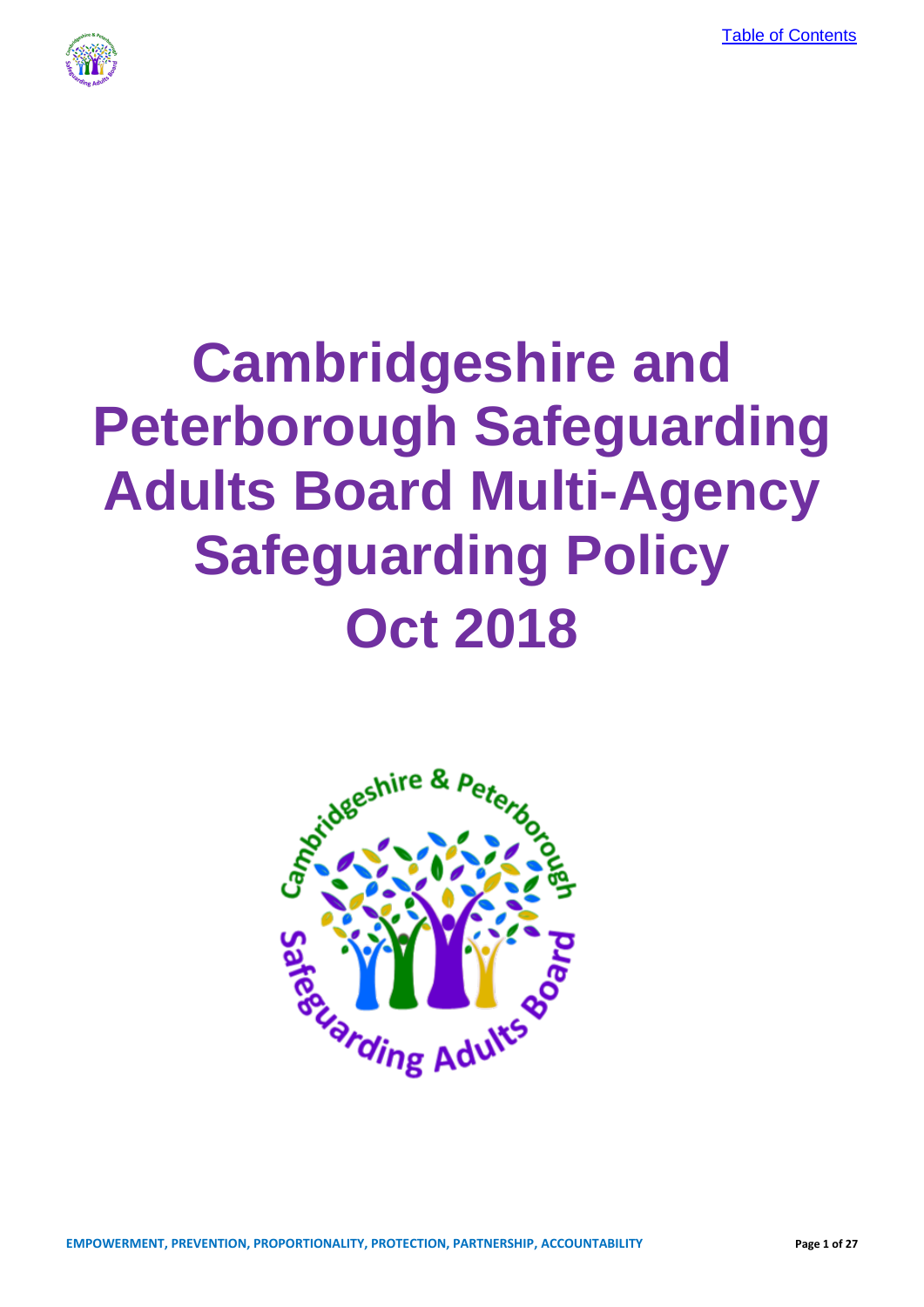

# **Safeguarding Adults in Cambridgeshire & Peterborough from Abuse & Neglect**

# **THE SIX KEY PRINCIPLES OF MAKING SAFEGUARDING PERSONAL UNDERPIN ALL ADULT SAFEGUARDING WORK**

#### *Empowerment*

People being supported and encouraged to make their own decisions and informed consent.

"I am asked what I want as the outcomes from the safeguarding process and these directly inform what happens." ti-Sopio Bonig Sapportou and Shoodragou to make their own decidents and inter-

#### *Prevention*

It is better to take action before harm occurs.

"I receive clear and simple information about what abuse is, how to recognise the signs and what I can do to seek help."

#### *Proportionality*

The least intrusive response appropriate to the risk presented.

"I am sure that the professionals will work in my interest, as I see them and they will only get involved as much as needed."

#### *Protection*

Support and representation for those in greatest need.

"I get help and support to report abuse and neglect. I get help so that I am able to take part in the safeguarding process to the extent to which I want."

#### *Partnership*

Local solutions through services working with their communities. Communities have a part to play in preventing, detecting and reporting neglect and abuse.

"I know that staff treat any personal and sensitive information in confidence, only sharing what is helpful and necessary. I am confident that professionals will work together and with me to get the best result for me."

#### *Accountability*

Accountability and transparency in delivering safeguarding.

"I understand the role of everyone involved in my life and so do they."

Source: [Department of Health Care and support statutory guidance](https://www.gov.uk/government/publications/care-act-statutory-guidance/care-and-support-statutory-guidance#safeguarding-1)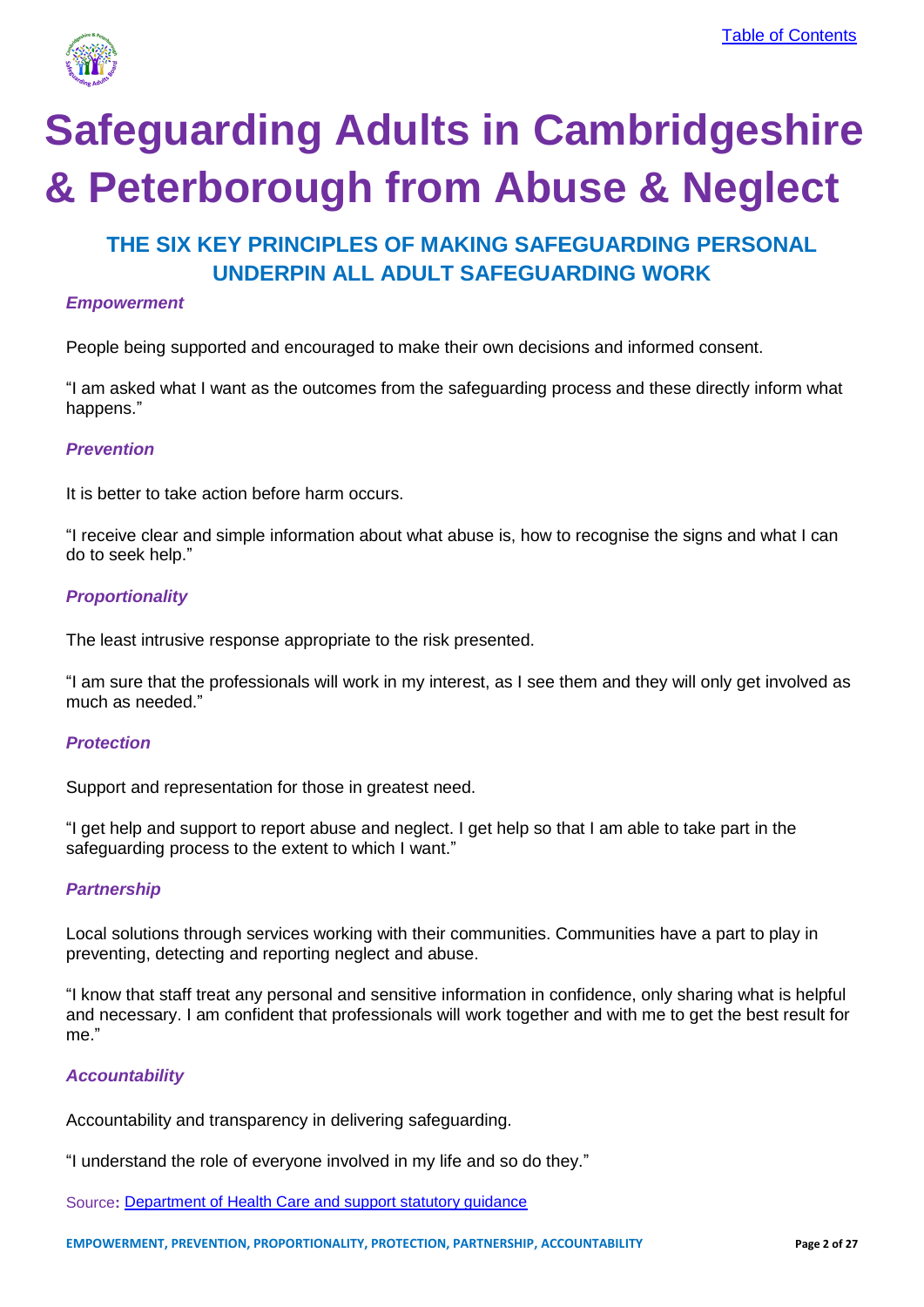

# **FOREWORD**

<span id="page-2-0"></span>This multi-agency policy has been compiled by the Cambridgeshire & Peterborough Safeguarding Adults Board. Its purpose is to enable all agencies to achieve consistent and robust arrangements for safeguarding people with care and support needs and to implement effective safeguarding plans which minimise risk of harm and adopt a zero tolerance approach to abuse and neglect.

This multi-agency policy and the related procedures and practice guidance are the local adult safeguarding arrangements which all organisations in Cambridgeshire and Peterborough are required to follow. Each agency and organisation operating in the area should develop their own arrangements for safeguarding to complement but not over-ride the multi-agency ones.

This document is compliant with the Care Act 2014 which sets out the legal framework for adult safeguarding based on local authorities existing responsibilities and practice. The Care Act was a major change in practice towards a person centred approach.

There are some key messages in the multi-agency procedures which underpin good safeguarding practice:

- Local authorities have a duty to promote individual wellbeing.
- Making Safeguarding Personal ensuring that safeguarding work is done **with** the person concerned and **not to** the person concerned.
- The person is asked what they want as the outcome from the safeguarding process and this directly informs what happens.
- Local authorities must arrange for independent advocacy when it is needed The advocate's role is to facilitate the person's involvement, not merely be consulted about it.
- The Care Act sets out a duty for partners to cooperate and respond to safeguarding concerns.
- The Care Act empowers local authorities to make safeguarding enquiries or cause others to make safeguarding enquiries.

As a partnership committed to learning from local experience and national best practice, we will review the procedures at least annually and they will be updated to incorporate lessons from recent cases and new guidance or changes in practice. Additional guidance will be provided as appropriate.

Safeguarding is a vital part of our responsibilities. It is more than just adult protection; it is about protecting the safety, independence and wellbeing of people with care and support needs.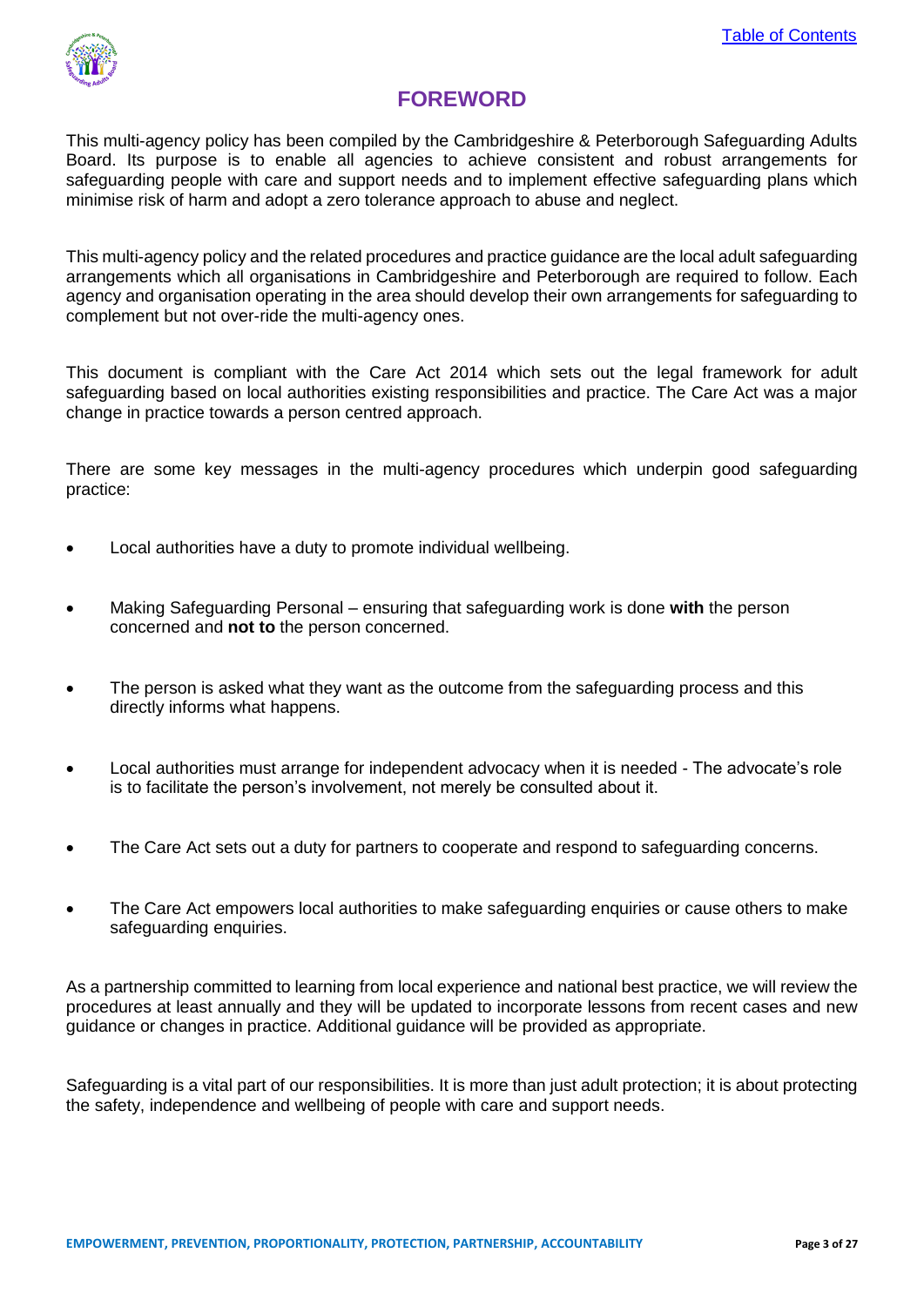

<span id="page-3-0"></span>

|                 | <b>FOREWORD</b>                                                     | 3     |  |
|-----------------|---------------------------------------------------------------------|-------|--|
| <b>GLOSSARY</b> |                                                                     |       |  |
| 1.              | <b>INTRODUCTION</b>                                                 | 9     |  |
|                 | Purpose                                                             | $9\,$ |  |
|                 | Legislative Context                                                 | 9     |  |
|                 | Scope of the Document                                               | 10    |  |
|                 | Aims of the Policy & Procedures                                     | 11    |  |
|                 | Principles of Good Practice                                         | 11    |  |
|                 | <b>Making Safeguarding Personal</b>                                 | 12    |  |
|                 | Roles & Responsibilities of all agencies                            | 13    |  |
|                 | Prevention                                                          | 14    |  |
|                 | <b>Responding to Concerns</b>                                       | 16    |  |
|                 | <b>Quality Assurance</b>                                            | 17    |  |
|                 | Recruitment                                                         | 18    |  |
|                 |                                                                     |       |  |
| 2.              | <b>DEFINITIONS OF ABUSE &amp; NEGLECT</b>                           | 19    |  |
|                 | Safeguarding Criteria                                               | 19    |  |
|                 | <b>Types of Abuse</b>                                               | 19    |  |
|                 |                                                                     |       |  |
| 3.              | <b>MENTAL CAPACITY</b>                                              | 20    |  |
|                 | What is Mental Capacity                                             | 20    |  |
|                 |                                                                     |       |  |
| 4.              | <b>ADVOCACY</b>                                                     | 20    |  |
|                 | <b>Care Act Requirement</b>                                         | 20    |  |
|                 |                                                                     |       |  |
| 5.              | <b>AGENCIES ROLES &amp; RESPONSIBILITIES</b>                        | 21    |  |
|                 | Multi-Agency Safeguarding Hub                                       | 21    |  |
|                 | <b>Local Authority</b>                                              | 22    |  |
|                 | Cambridgeshire Constabulary                                         | 22    |  |
|                 | Cambridgeshire & Peterborough Clinical Commissioning Group          | 23    |  |
|                 |                                                                     |       |  |
| 6.              | <b>SERIOUS INCIDENTS IN THE NHS REQUIRING FURTHER INVESTIGATION</b> | 24    |  |
| 7.              | <b>MULTI-AGENCY PUBLIC PROTEXTION ARRANGEMENTS</b>                  | 24    |  |
| 8.              | PEOPLE WHO ARE RESPONSIBLE FOR EMPLOYING THEIR OWN CARERS           | 25    |  |
| 9.              | <b>USEFUL WEBSITES &amp; PUBLICATIONS</b>                           | 25    |  |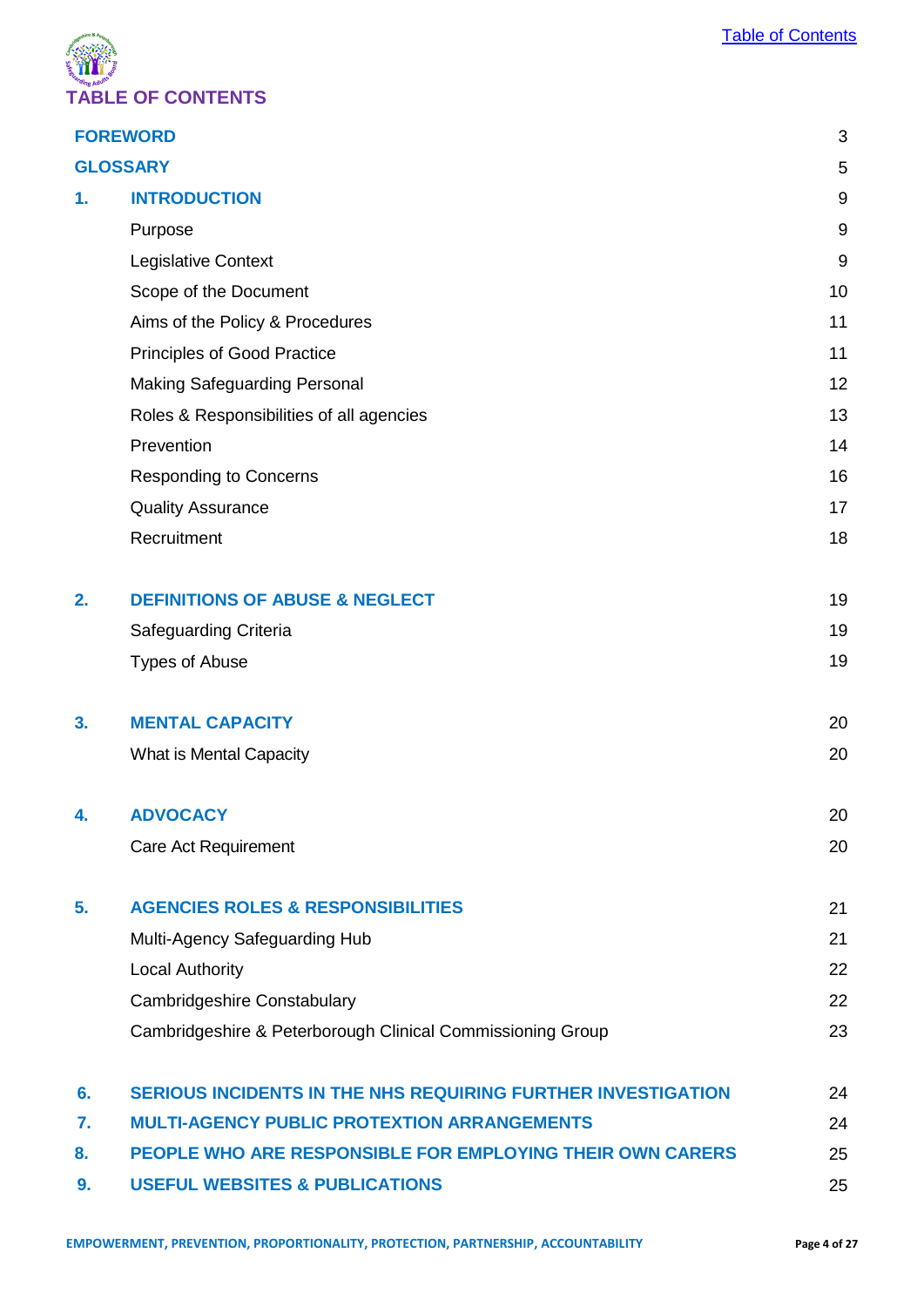

# **GLOSSARY**

<span id="page-4-0"></span>

| <b>Jointly Agreed terms</b>               | <b>Definition</b>                                                                                                                                                                                                                                                                                                     | <b>Previous term</b>                                                  |
|-------------------------------------------|-----------------------------------------------------------------------------------------------------------------------------------------------------------------------------------------------------------------------------------------------------------------------------------------------------------------------|-----------------------------------------------------------------------|
| <b>Adult at Risk</b>                      | Person with care & support needs<br>experiencing or at risk of abuse or neglect<br>and unable to protect themselves                                                                                                                                                                                                   | Vulnerable adult                                                      |
| Adult at risk meeting                     | Multi-agency meeting with the person<br>concerned or their representative to<br>establish what they want to happen and<br>plan the response.                                                                                                                                                                          | Previously known as strategy<br>meeting/ case conference<br>case      |
| Adult at risk Plan                        | Plan identifying risks and adult's desired<br>outcomes, and actions to achieve these.                                                                                                                                                                                                                                 | Previously called a<br>Safeguarding Action plan or<br>Protection plan |
| <b>Adult Safeguarding</b><br>Practitioner | Qualified member of staff trained to<br>coordinate s42 enquiries                                                                                                                                                                                                                                                      | previously known as a<br>Safeguarding Lead or Enquiry<br>officer      |
| Advocate - Care Act                       | A person's representative who may be paid<br>or informal, for example their family. The<br>local authority must arrange for an advocate<br>where an adult has 'substantial difficulty'<br>in being involved in safeguarding enquiries<br>and where there is no other suitable person<br>to represent and support them |                                                                       |
| Advocate - IMCA<br>Advocate)              | An IMCA safeguards the rights of people<br>Independent Mental Capacity who lack capacity to make important<br>decisions e.g. about their accommodation<br>or about serious medical treatment.                                                                                                                         |                                                                       |
| <b>Best Evidence Interview</b>            | Interviews conducted with regard to<br>Guidance on interviewing vulnerable and<br>intimidated victims and witnesses.                                                                                                                                                                                                  |                                                                       |
| Care Act 2014                             | The Care Act 2014 defines statutory<br>responsibilities for adult safeguarding                                                                                                                                                                                                                                        | replaces No Secrets guidance                                          |
| Concern                                   | A concern that a person with care and<br>support needs is being abused or neglected safeguarding alert                                                                                                                                                                                                                | Previously known as a                                                 |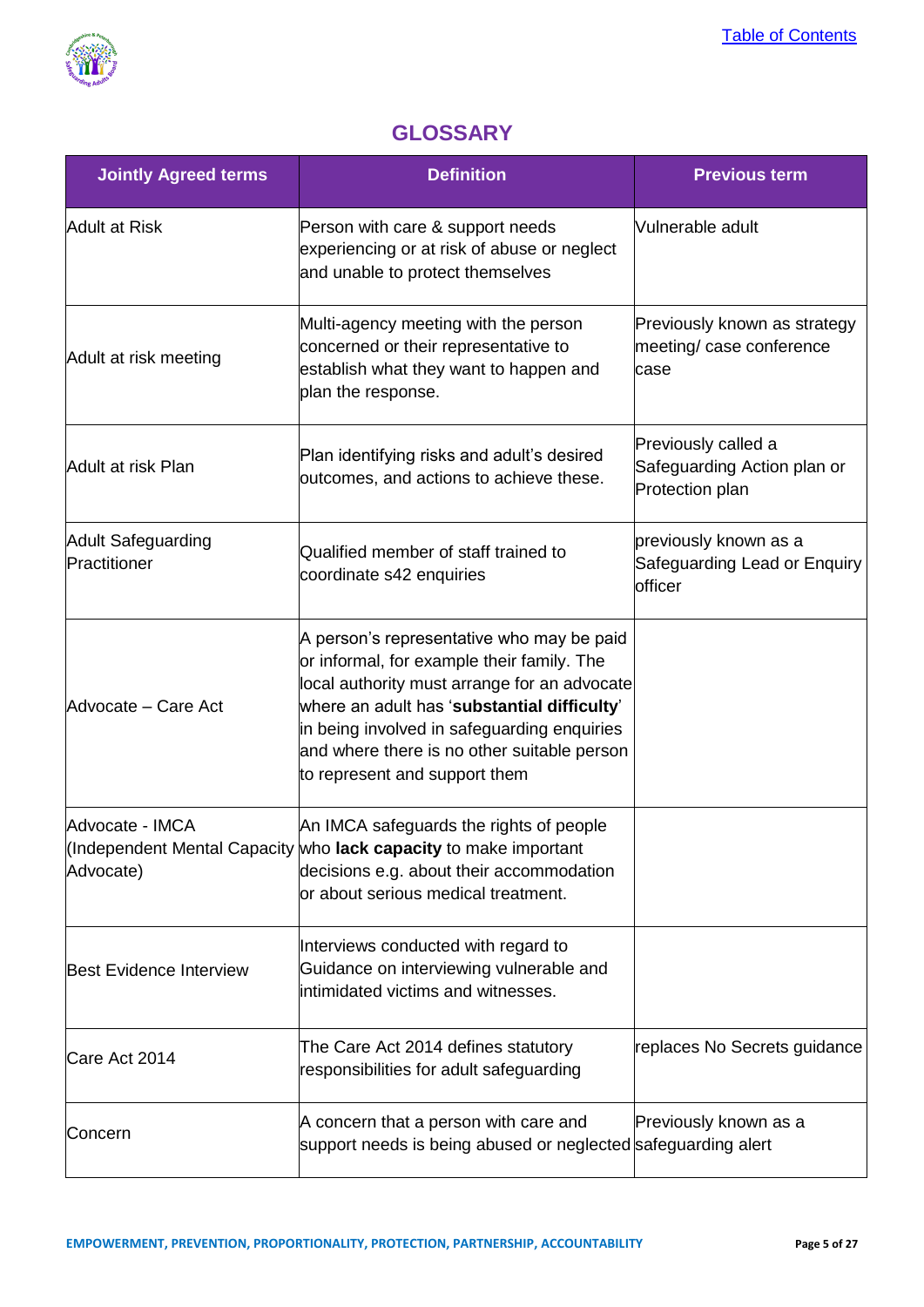

| <b>"ding Adults</b>                      |                                                                                                                                                                                                                                                                                                                                                                                                                                                                          |                                                                                                                                                                                                                                   |
|------------------------------------------|--------------------------------------------------------------------------------------------------------------------------------------------------------------------------------------------------------------------------------------------------------------------------------------------------------------------------------------------------------------------------------------------------------------------------------------------------------------------------|-----------------------------------------------------------------------------------------------------------------------------------------------------------------------------------------------------------------------------------|
| Court of Protection                      | The Court which makes decisions on<br>financial or welfare matters for people who<br>can't make decisions at the time they need<br>to be made (people who 'lack mental<br>capacity').                                                                                                                                                                                                                                                                                    |                                                                                                                                                                                                                                   |
| <b>Disclosure and Barring</b><br>Service | The Disclosure and Barring Service (DBS)<br>helps employers make safer recruitment<br>decisions and prevent unsuitable people<br>from working with vulnerable groups,<br>including children                                                                                                                                                                                                                                                                              | Replaces the Criminal<br>Records Bureau (CRAB) and<br>Independent Safeguarding<br>Authority (ISA).                                                                                                                                |
| Informal Carer                           | A carer is anyone who cares, unpaid, for a<br>friend or family member who due to illness,<br>disability, a mental health problem or an<br>addiction cannot cope without their support.                                                                                                                                                                                                                                                                                   |                                                                                                                                                                                                                                   |
| <b>Informal Enquiries</b>                | information gathering as part of the Triage<br>assessment                                                                                                                                                                                                                                                                                                                                                                                                                |                                                                                                                                                                                                                                   |
| Informal enquiry                         | The gathering of evidence prior to deciding<br>if a S42 Enquiry is needed                                                                                                                                                                                                                                                                                                                                                                                                |                                                                                                                                                                                                                                   |
| Investigation                            | Work carried out by the local authority<br>Police or other health or social care agency<br>as part of a S.42 Enquiry                                                                                                                                                                                                                                                                                                                                                     |                                                                                                                                                                                                                                   |
| Large Scale Enquiry                      | A multi-agency response to circumstances<br>where there may be a risk of serious harm<br>within a care setting                                                                                                                                                                                                                                                                                                                                                           |                                                                                                                                                                                                                                   |
| Lasting Power of Attorney<br>(LPA)       | The MCA created a new system by which a Enduring Power of Attorney.<br>person could select who they want to make<br>decisions on their behalf and the decisions<br>which they have authority to make; these<br>are called Lasting Powers of Attorney (LPA) decisions on behalf of the<br>There are two types of LPA, one for<br>property and affairs, including finances, and<br>one for health and welfare, including<br>medical treatment and accommodation<br>issues. | These relate to financial and<br>property matters only and do<br>not enable anyone to make<br>person in relation to care and<br>treatment matters<br>(existing EPAs remain valid<br>but any new applications are<br>for LPA only) |
| <b>Making Safeguarding</b><br>Personal   | A guiding principle for safeguarding relating<br>ΙtΟ                                                                                                                                                                                                                                                                                                                                                                                                                     |                                                                                                                                                                                                                                   |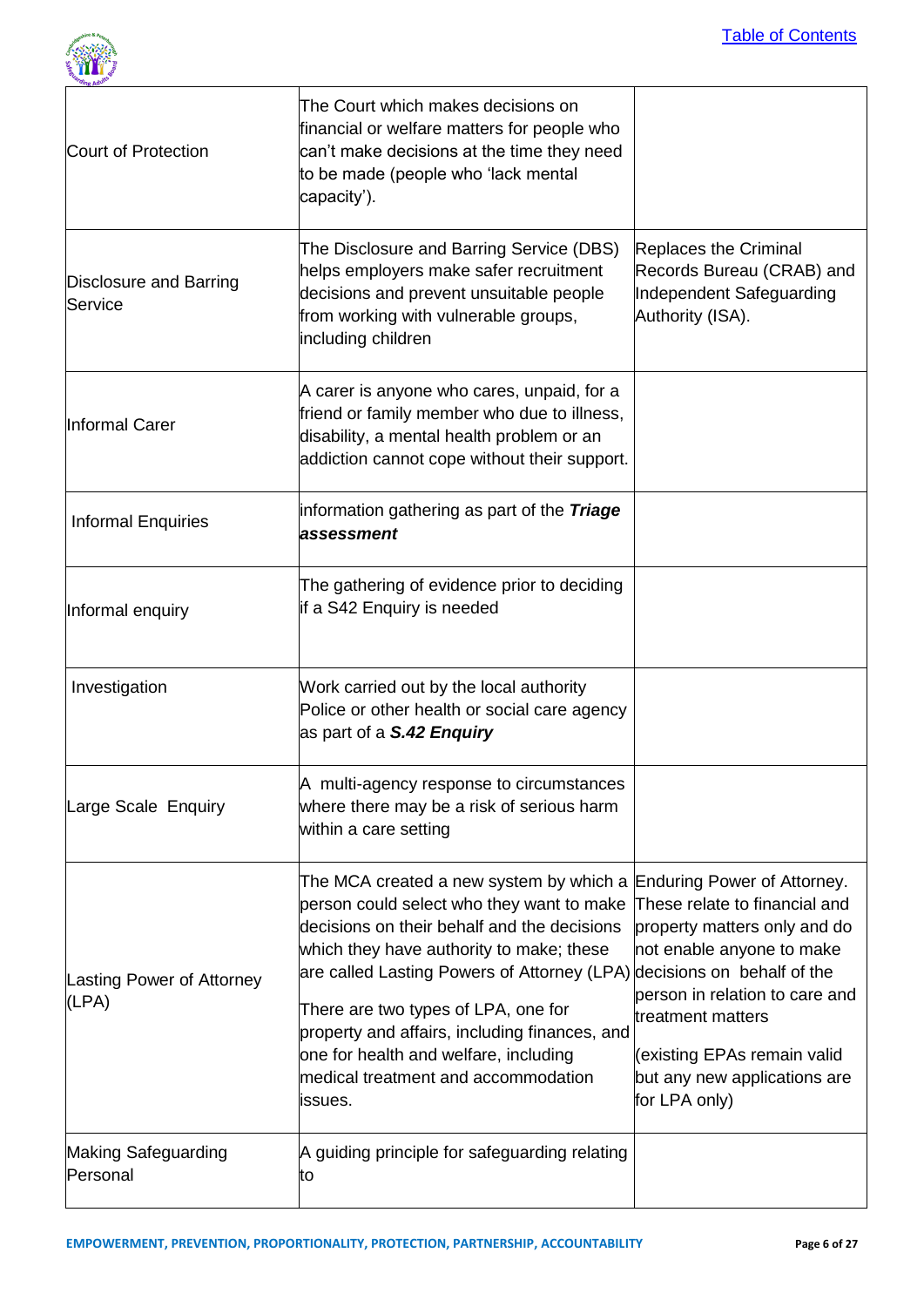

|                                                                   | engaging with people through the<br>safeguarding process and                                                                                                                                                                                                                                                                                                 |  |
|-------------------------------------------------------------------|--------------------------------------------------------------------------------------------------------------------------------------------------------------------------------------------------------------------------------------------------------------------------------------------------------------------------------------------------------------|--|
|                                                                   | determining the outcomes they want<br>from safeguarding, and                                                                                                                                                                                                                                                                                                 |  |
|                                                                   | ascertaining the extent to which<br>those outcomes were realised at the<br>end.                                                                                                                                                                                                                                                                              |  |
| <b>MAPPA</b><br>arrangements                                      | Multi agency body of local criminal justice<br>agencies and other agencies to work<br>Multi-agency public protection together designed to protect the public,<br>including previous victims of crime, from<br>serious harm by sexual and violent<br><b>offenders</b>                                                                                         |  |
| <b>MARAC</b><br>Multi-Agency Risk<br><b>Assessment Conference</b> | MARAC is a meeting where information is<br>shared on the highest risk domestic abuse<br>cases between representatives of local<br>police, health, child protection, housing<br>practitioners, Independent Domestic<br>Violence Advisors (IDVAs), probation and<br>other specialists from the statutory and<br>voluntary sectors.                             |  |
| Next of Kin                                                       | The term "Next of Kin" has no status and<br>the person identified as next of kin should<br>not be asked to sign and / or consent to<br>interventions unless they have a legal basis<br>for doing so – see LPA                                                                                                                                                |  |
| Paid carer                                                        | an individual who, as paid work, provides—<br>(a)health care for an adult or child, other<br>than excluded health care, or<br>(b) social care for an adult,<br>Including an individual who, as paid work,<br>supervises or manages individuals<br>providing such care or is a director or<br>similar officer of an organisation which<br>provides such care. |  |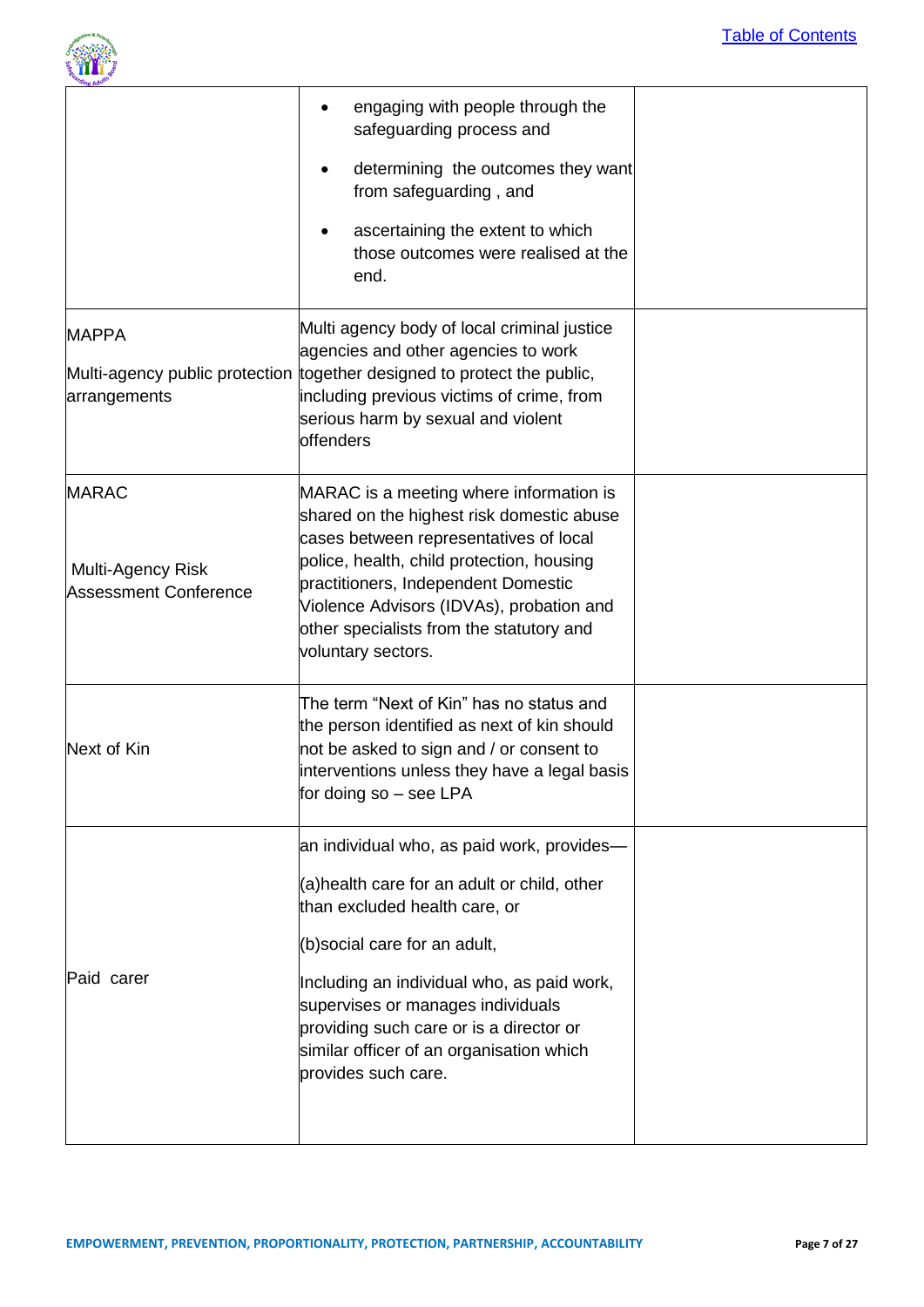

| Person alleged to be<br>responsible    | Previously known as a person alleged to<br>have caused harm                                                                                                                                                                      |                                                              |
|----------------------------------------|----------------------------------------------------------------------------------------------------------------------------------------------------------------------------------------------------------------------------------|--------------------------------------------------------------|
| Referral                               | The passing of an adult safeguarding<br>concern to the MASH                                                                                                                                                                      |                                                              |
| Risk assessment and risk<br>management | An assessment of risks with the person<br>concerned including risk reduction<br>measures and the strengths and abilities of<br>the person to keep themselves safe                                                                |                                                              |
| S.42 Enquiry                           | A S42 enquiry is the action taken or<br>instigated by the local authority in response<br>to concern that abuse or neglect may be<br>taking place                                                                                 | Previously called a<br>Safeguarding or SOVA<br>investigation |
| Safeguarding Adults Board              | The SAB is a statutory partnership board<br>whose objective is to assure itself that<br>agencies are working within the Care Act to<br>safeguarding adults at risk                                                               |                                                              |
| Safeguarding Adults Review<br>(SAR)    | A review held when an adult in the SAB<br>area dies as a result of abuse or neglect,<br>whether known or suspected, and there is<br>concern that partner agencies could have<br>worked more effectively to protect the adult.    | Previously called a Serious<br><b>Case Review</b>            |
| ∏hree stage test                       | Test defined by the Care Act statutory<br>guidance for establishing whether section<br>42 duties apply                                                                                                                           |                                                              |
| Triage assessment                      | An initial assessment of risk in response to<br>a safeguarding concern                                                                                                                                                           |                                                              |
| Well-being principle                   | A broad concept enshrined in the Care Act<br>2014 – there is a duty on the local authority<br>to promote well-being in all decision made<br>with and about people; well-being is the<br>outcome the person seeks for themselves. |                                                              |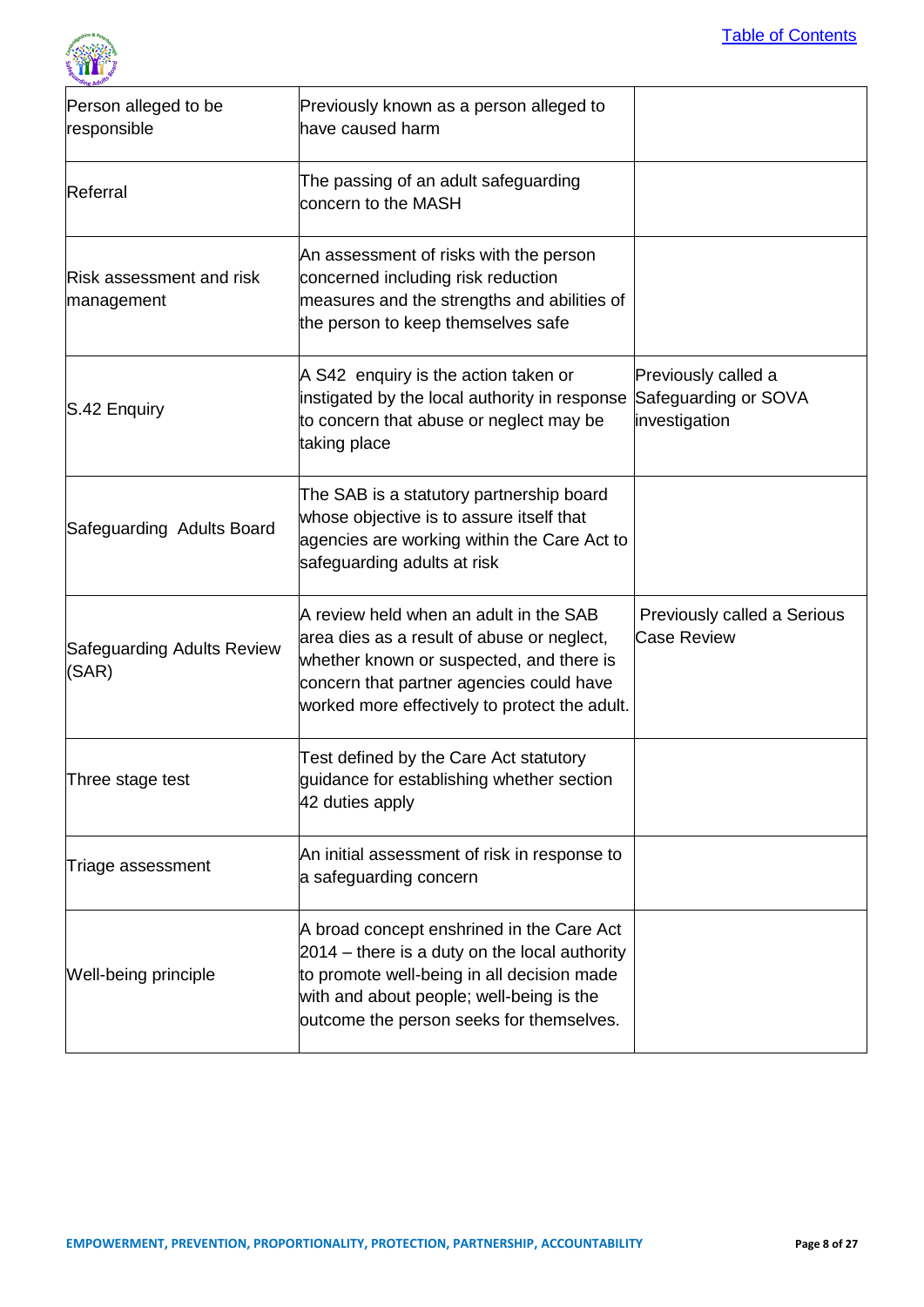

#### <span id="page-8-0"></span>**1. INTRODUCTION**

#### <span id="page-8-1"></span>**1.1 Purpose**

1.1.1 The purpose of this document is to provide a framework for delivery of the functions of the Safeguarding Adults Boards in Cambridgeshire & Peterborough; to safeguard adults, in need of care and support, from abuse and neglect.

#### <span id="page-8-2"></span>**1.2 Legislative Context**

- 1.2.1 The Safeguarding Adult Boards bring together a range of agencies who agreed to work together, to develop, implement and monitor work to safeguard people with care and support needs from abuse and neglect. From April 2015, the Care Act 2014 put the Safeguarding Adults Boards on a statutory footing.
- 1.2.2 The Care Act requires that each local authority must:
	- $\triangleright$  make enquiries, or cause others to do so, if it believes an adult is experiencing, or is at risk of, abuse or neglect. An enquiry should establish whether any action needs to be taken to prevent or stop abuse or neglect, and if so, by whom;
	- $\triangleright$  set up a Safeguarding Adults Board (SAB);
	- $\triangleright$  arrange, where appropriate, for an independent advocate to represent and support an adult who is the subject of a safeguarding enquiry or Safeguarding Adult Review (SAR) where the adult has 'substantial difficulty' in being involved in the process and where there is no other suitable person to represent and support them. They must be informed of their rights to an independent advocate.
	- $\triangleright$  co-operate with each of its relevant partners (as set out in Section 6 of the Care Act) in order to protect the adult. Each relevant partner must also co-operate with the local authority.
- 1.2.3 This policy and accompanying procedures exist to enable the Safeguarding Adults Boards to provide strategic multi-agency leadership and ensure that adults in Cambridgeshire & Peterborough are appropriately safeguarded by:
	- $\triangleright$  preventing abuse and neglect from happening
	- $\triangleright$  promoting wellbeing and safety
	- $\triangleright$  responding effectively to instances of abuse and neglect.
	- $\triangleright$  holding agencies to account regarding omissions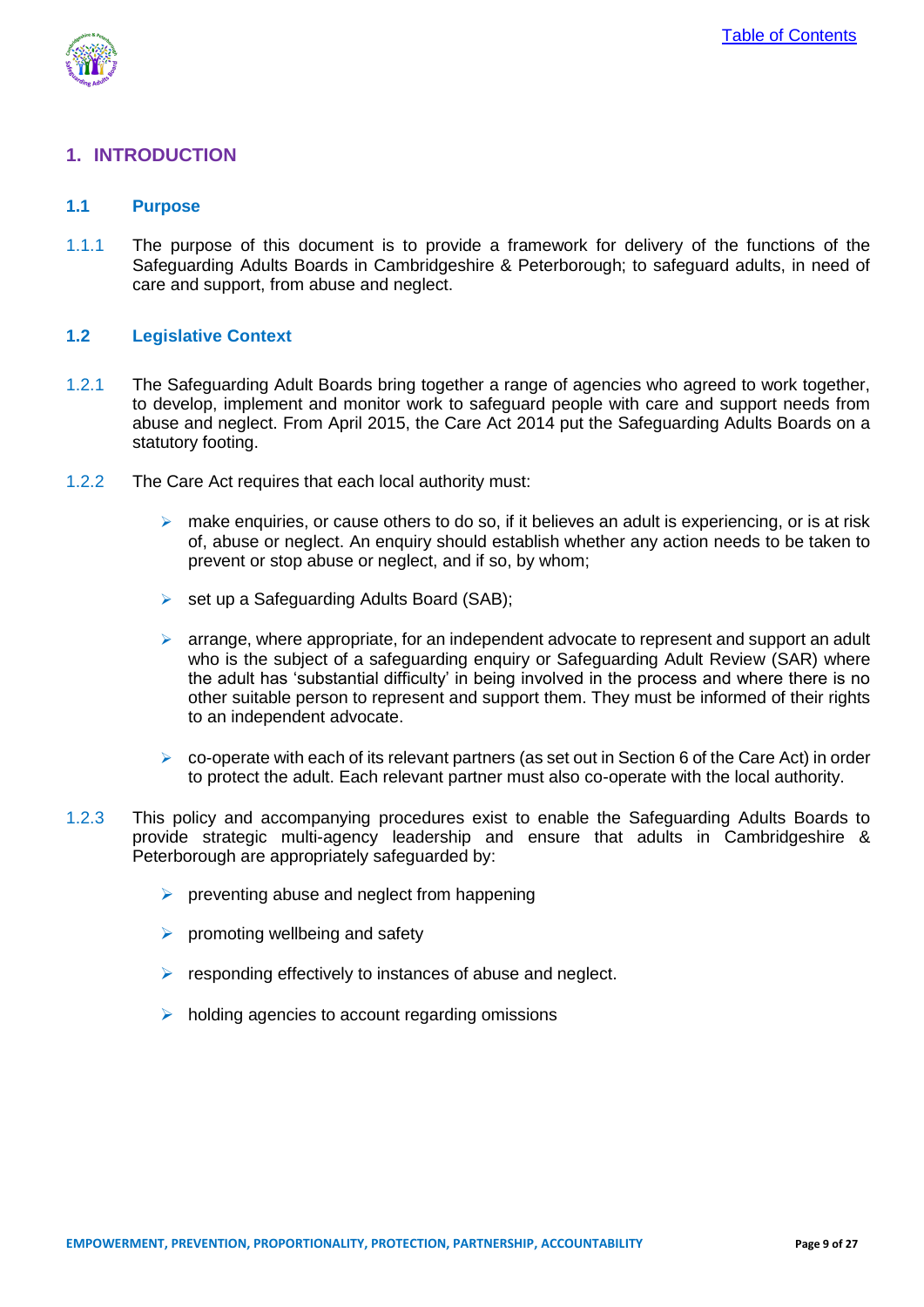

- 1.2.4 A Safeguarding Adults Board has three core duties:
	- 1) It must publish a strategic plan for each financial year that sets how it will meet its main objective and what the members will do to achieve this. The plan must be developed with local community involvement and the SAB must consult the local Healthwatch organisation. The plan should be evidence based and make use of all available evidence and intelligence from partners to form and develop its plan.
	- 2) It must publish an annual report detailing what the SAB has done during the year to achieve its main objective and implement its strategic plan, and what each agency has done to implement the strategy as well as detailing the findings of any Safeguarding Adults Reviews and subsequent action.
	- 3) It must conduct any Safeguarding Adults Review in accordance with Section 44 of the Act.
- 1.2.5 The Care Act 2014 states that local Safeguarding Adults Boards decide how they operate but they must ensure that their arrangements will be able to deliver the duties and functions under Schedule 2 of the Care Act. The Safeguarding Adults Boards for Cambridgeshire & Peterborough have procedures which are designed to assist agencies to work in partnership to protect adults from abuse, neglect and prevent avoidable harm. To achieve this, the Board will challenge poor practice wherever it is encountered, hold local providers and partners to account. The Boards' aim is simple - **Safety, Enablement, Empowerment and Prevention will be at the centre of everything we do -** by working with partner agencies to safeguard adults at risk of abuse and neglect. The Boards also have a broader aim in promoting the wider understanding of what safeguarding is and our shared responsibility in this area.
- 1.2.6 The Care Act states that the following three organisations must be represented on the Adult Safeguarding Boards:
	- $\triangleright$  Local authority
	- $\triangleright$  Police
	- Clinical Commissioning Group

#### <span id="page-9-0"></span>**1.3 Scope of the Document**

- 1.3.1 The multi-agency procedures apply to all adults, who are resident or temporarily resident in the communities of Cambridgeshire & Peterborough, who may have care and support needs, whose independence and well-being would be at risk, permanently or periodically, if they did not receive appropriate support and who may be at risk of abuse or neglect. This includes adults with physical, sensory and mental impairments and learning disabilities however those impairments have arisen e.g. whether present from birth or due to advancing age, chronic illness or injury, and those who may or may not be eligible for community care services, and who are unable to protect themselves.
- 1.3.2 The procedures apply equally to those people who purchase or are assessed as being able to purchase all or part of their community care services (referred to as self-funders).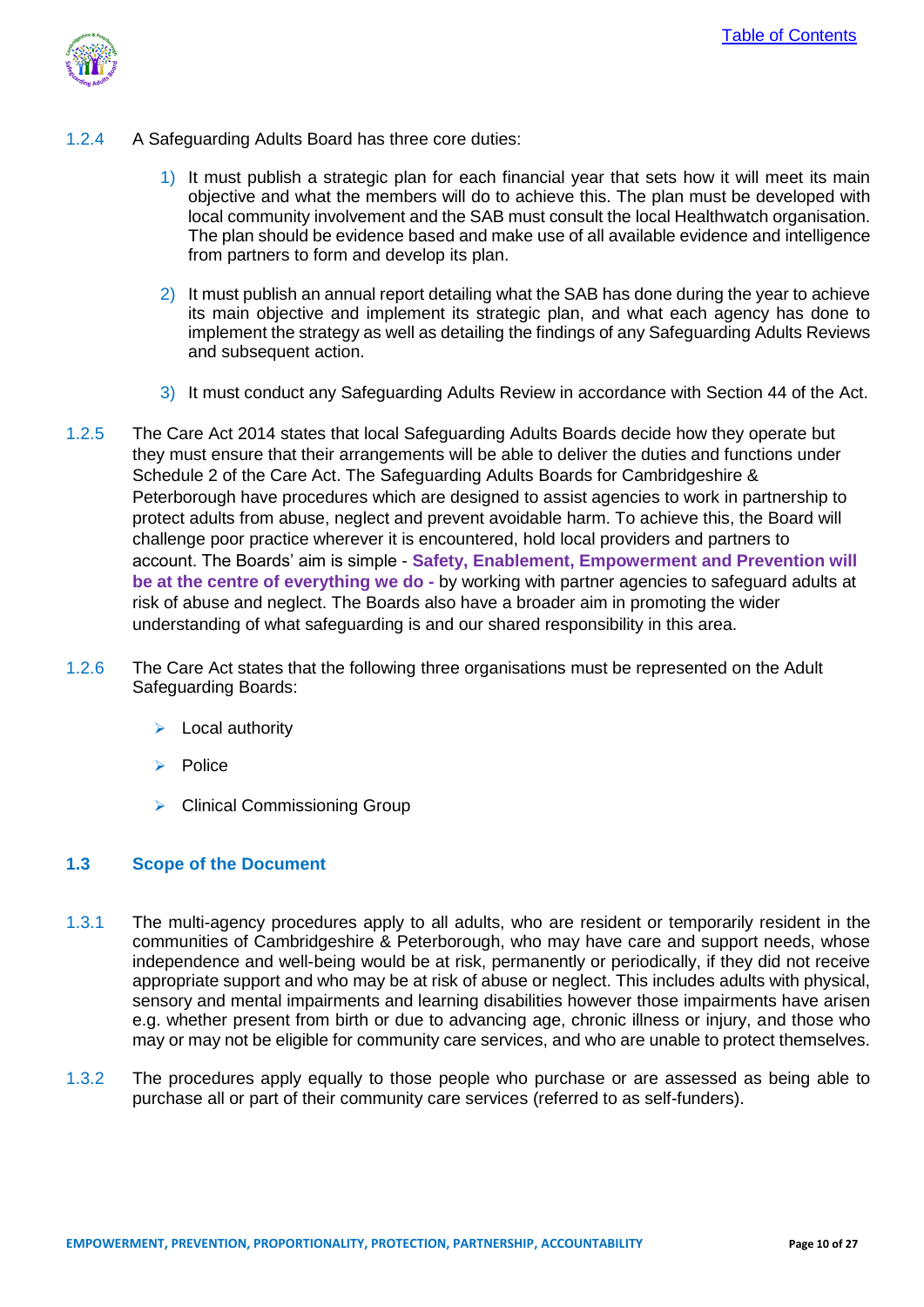

#### <span id="page-10-0"></span>**1.4 Aims of the Policy & Procedures**

- 1.4.1 The procedures are in place to ensure that staff will:
	- Identify when there are concerns that abuse or neglect are occurring and take prompt action to stop it
	- $\triangleright$  Ensure that abuse is taken seriously and acted upon on the basis of a zero tolerance approach
	- $\triangleright$  Ensuring that wherever abuse or neglect are suspected or reported that there is an effective, consistent, and co-ordinated response through the comprehensive application of the multiagency procedures.

#### <span id="page-10-1"></span>**1.5 Principles of Good Practice**

- 1.5.1 The Care Act 2014 is based on the following safeguarding principles. These principles are a golden thread that run through these procedures
	- **Empowerment**  Presumption of person led decisions and consent
	- **Protection**  Support and representation for those in greatest need
	- 3) **Prevention**  Prevention of neglect, harm and abuse is a primary objective
	- **Proportionality**  Proportionate and least intrusive response to the risk presented
	- **Partnerships**  Local solutions through services working with their communities
	- **Accountability**  Accountability and transparency in delivering safeguarding.

All persons have the right to live their lives free from violence and abuse. This right is underpinned by the duty on public agencies under the Human Rights Act (1998) to intervene proportionately to protect the rights of citizens. These rights include Article 2: 'the Right to life'; Article 3: 'Freedom from torture' (including humiliating and degrading treatment); and Article 8: 'Right to family life' (one that sustains the individual)

- 1.5.2 Any adult at risk of abuse or neglect should be able to access public organisations for appropriate interventions which enable them to live a life free from violence and abuse.
- 1.5.3 Organisations in Cambridgeshire & Peterborough who are working to protect an adult from the risk of abuse will make the dignity, safety, and well-being of that individual a priority in their actions. Services provided should be appropriate to the individual including their communication needs, physical needs, mental abilities and each of the nine protected characteristics of the Equality Act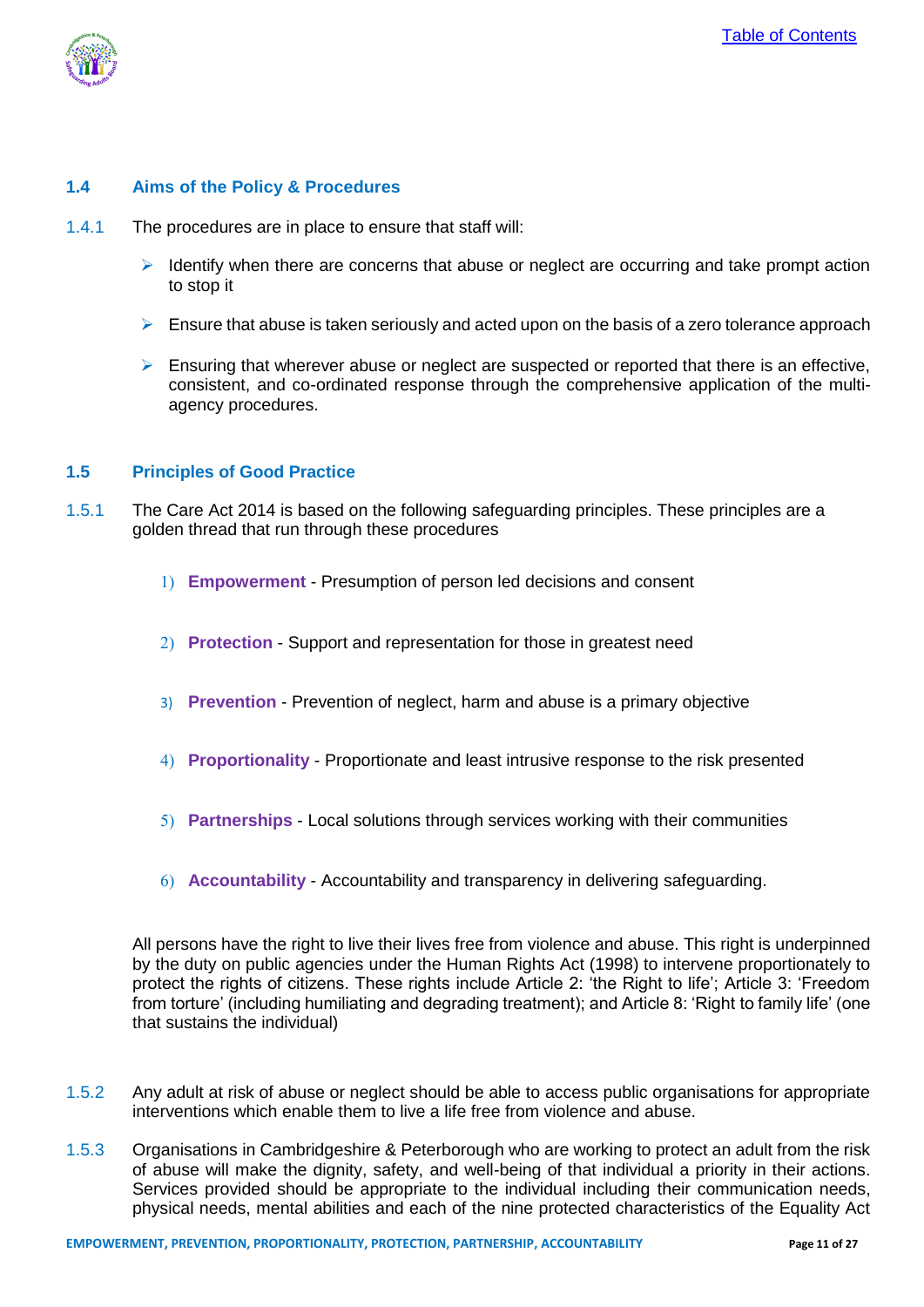

2010 (age, disability, gender reassignment, marriage & civil partnership, pregnancy & maternity, race, religion or belief, sex and sexual orientation).

- 1.5.4 All safeguarding work should aim to enable adults who experience abuse to retain as much control as possible over their own lives. The person who may be experiencing abuse should be given information, properly accessible to them, about the adult protection process.
- 1.5.5 Those who have experienced abuse will be offered the choice and support to participate or otherwise have their views included, in all forums that are making decisions about their lives. They should be offered contact with independent organisations and advocacy services. Where communication aids, interpretation or personal assistance are necessary for a person to participate, these must be provided.
- 1.5.6 All decisions taken by professionals about a person's life must be reasonable, proportionate and justified. Where organisations have a duty to intervene to reduce risk, then that intervention should be proportionate to the risk facing the person.
- 1.5.7 Any intervention in a person's life, including for immediate protection and its result, should match the wishes, where known, of that person as closely as possible. However an individual's wishes cannot undermine an organisation's legal duty to act.
- 1.5.8 In carrying out safeguarding activity, the life of the person experiencing abuse should be disrupted as little as possible, unless they request otherwise. Where possible risks should be reduced by removing the abusive person and not the person experiencing abuse or neglect.
- 1.5.9 Information will only be shared with the person's consent or where there is an overriding justification (for example, legal reasons to protect a person without capacity from harm) and on a need to know basis.
- 1.5.10 All agencies should consider how they can support unpaid carers who may be struggling to care appropriately.

#### <span id="page-11-0"></span>**1.6 Making Safeguarding Personal\***

- 1.6.1 The underpinning philosophy for safeguarding under the Care Act is provided by "Making Safeguarding Personal". Making safeguarding personal means it should be person-led and outcome-focused.
- 1.6.2 Making safeguarding personal requires engagement with people throughout the safeguarding episode and consulting with them about the outcomes to achieve. The extent to which the person felt those outcomes were realised should be ascertained at the end.
- 1.6.3 To ensure safeguarding is personal it is necessary to ensure that people have an opportunity to discuss the outcomes they want at the start of safeguarding, and to ascertain at the conclusion to what extent their desired outcomes have been met.
- 1.6.4 The strengths of the person in dealing with the abuse or neglect should be recognised.
- 1.6.5 Outcomes will be recorded to inform practice and provide aggregated outcomes information for CPFT and for the Safeguarding Adults Boards.

**\*Making Safeguarding Personal:** Guide 2014 Local Government Association & Association of Directors of Adult Social Services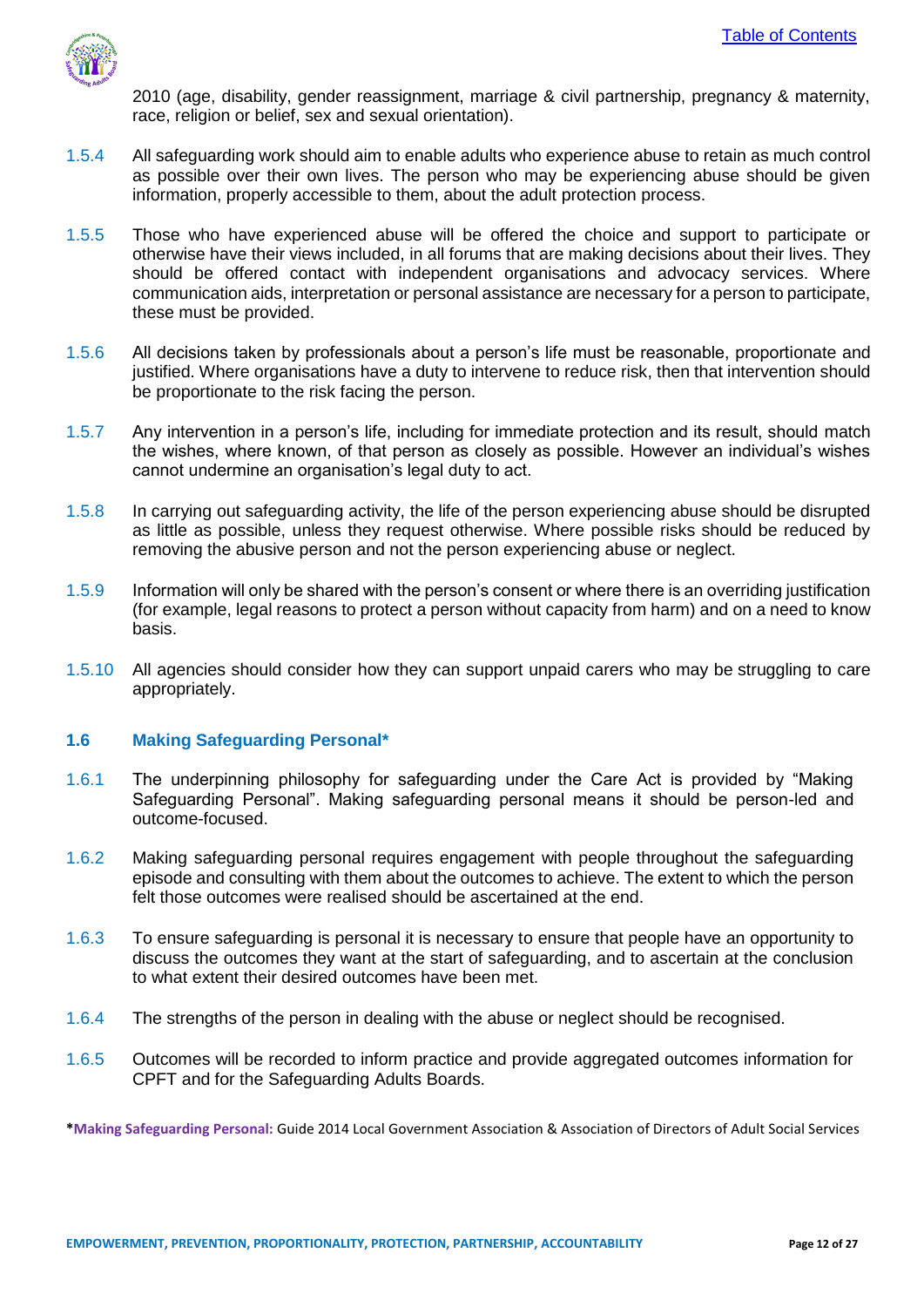

#### <span id="page-12-0"></span>**1.7 Roles & responsibilities of all agencies**

The Care Act 2014 states that local authorities must cooperate with each of their relevant partners, as described in section 6(7) of the Care Act, and those partners must also cooperate with the local authority, in the exercise of their functions relevant to care and support including those to protect adults. Agencies should implement robust risk management processes in order to prevent concerns escalating to a crisis point and requiring intervention under safeguarding adult procedures.

- 1.7.1 All partner agencies will work to the following principles
	- $\triangleright$  Ensure people accessing services, visitors and relatives receive information about how to raise concerns if they suspect or experience abuse in all its forms including neglect
	- $\triangleright$  Empower individuals with knowledge and understanding so that they will be aware of what is appropriate or inappropriate behaviour towards them
	- $\triangleright$  Raise awareness amongst people with care and support needs, who may cause harm, of what constitutes abuse and why
	- $\triangleright$  Provide the support that may be necessary to ensure adequate levels of understanding. and adequate skills to ensure that rights and responsibilities are recognised and asserted
	- $\triangleright$  Enable staff and volunteers to recognise poor practice, or abuse and respond appropriately
	- $\triangleright$  Raise awareness of how staff and volunteers can use their routine processes (e.g. single assessment, risk assessments, care planning, and triage) to enable people to acknowledge that they are at risk of abuse, and signpost them to effective support
	- $\triangleright$  Raise the profile of adult safeguarding in all relevant internal and inter-agency meetings
	- $\triangleright$  Promote relevant advocacy and advisory services
	- $\triangleright$  Ensure that when commissioning, contracting, or monitoring services that service providers are aware of, and adhere to the multi-agency procedures
	- $\triangleright$  Recognise that children may also be at risk when working with families and adults with care and support needs. Referrals must be made to relevant children and families departments where appropriate.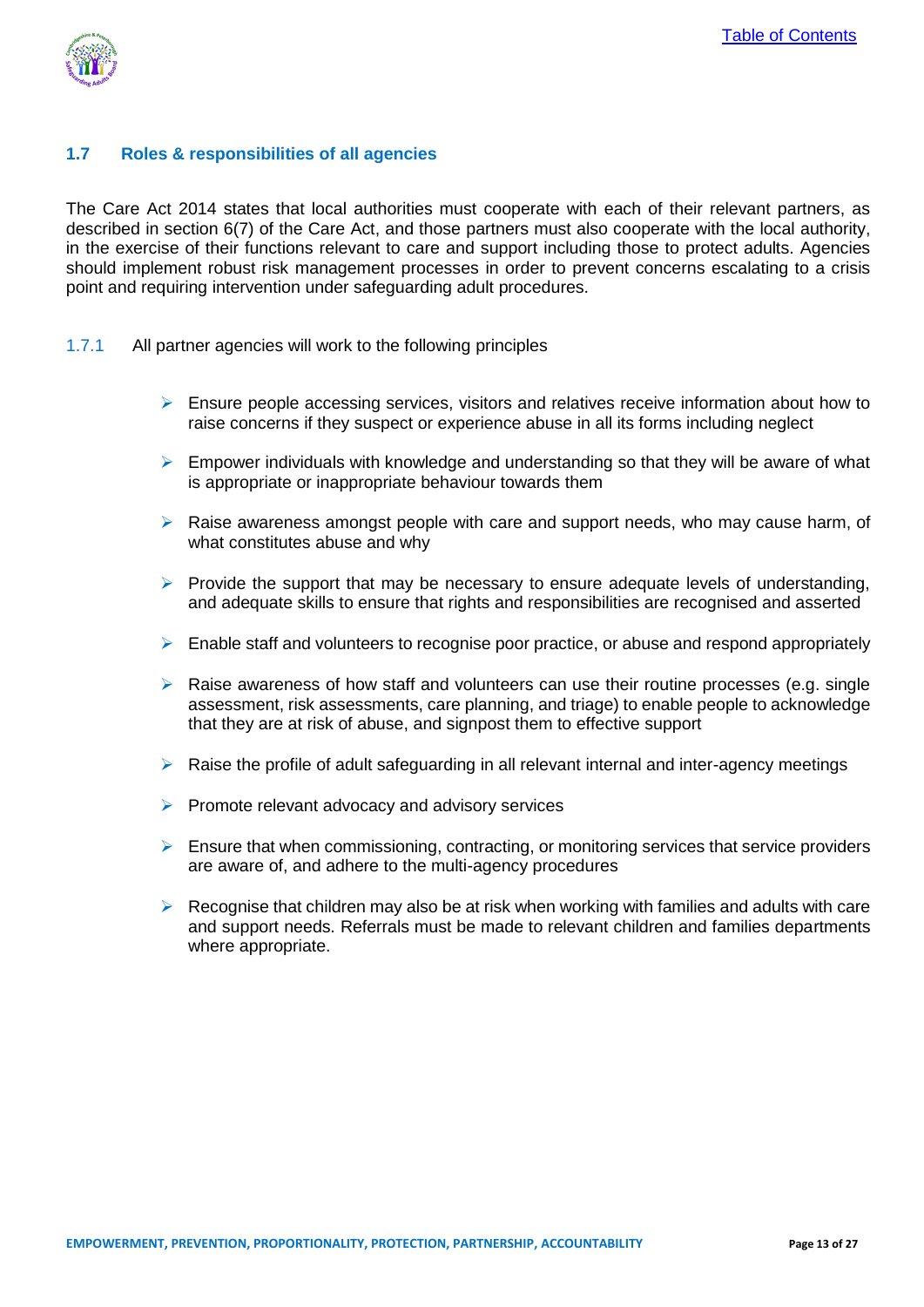

- 1.7.2 The safeguarding Adults Board will:
	- $\triangleright$  Exercise strategic leadership to prevent abuse and neglect and respond promptly and appropriately where it does occur
	- $\triangleright$  Ensure partners maintain a training programme for staff, volunteers, people accessing services and carers and monitor its implementation and effectiveness
	- $\triangleright$  Ensure partners disseminate public information in a variety of formats
	- $\triangleright$  Publish an annual report and strategic plan
	- Develop strategic links with other strategic groups and Partnerships including those responsible for Domestic Abuse, Community Safety, and the Local Safeguarding Children Board and the Health and Wellbeing Board.

#### <span id="page-13-0"></span>**1.8 Prevention**

- 1.8.1 Each partner agency will:
	- $\triangleright$  Provide information for people with care and support needs and their carers, in a range of media in different, user-friendly formats. This should be easily accessible.
	- $\triangleright$  Promote adult protection within their agencies and ensure these are considered for inclusion in all appropriate strategies and policies.
	- $\triangleright$  Ensure rigorous recruitment and selection practice, and adhere to pre appointment checking requirements e.g. references will always be taken up, Criminal Records Bureau checks made and the Disclosure and Barring process followed.
	- $\triangleright$  Ensure clear service standards are maintained and where relevant staff and volunteers should receive clear operational guidance and appropriate training in such areas as:
		- Serious Incidents
		- **Accidents**
		- Health and Safety
		- Dealing with Violent behaviour
		- Managing challenging behaviour
		- Providing Personal and intimate care
		- Same gender personal care
		- Physical interventions
		- Moving and handling
		- **•** Tissue viability, falls prevention and hydration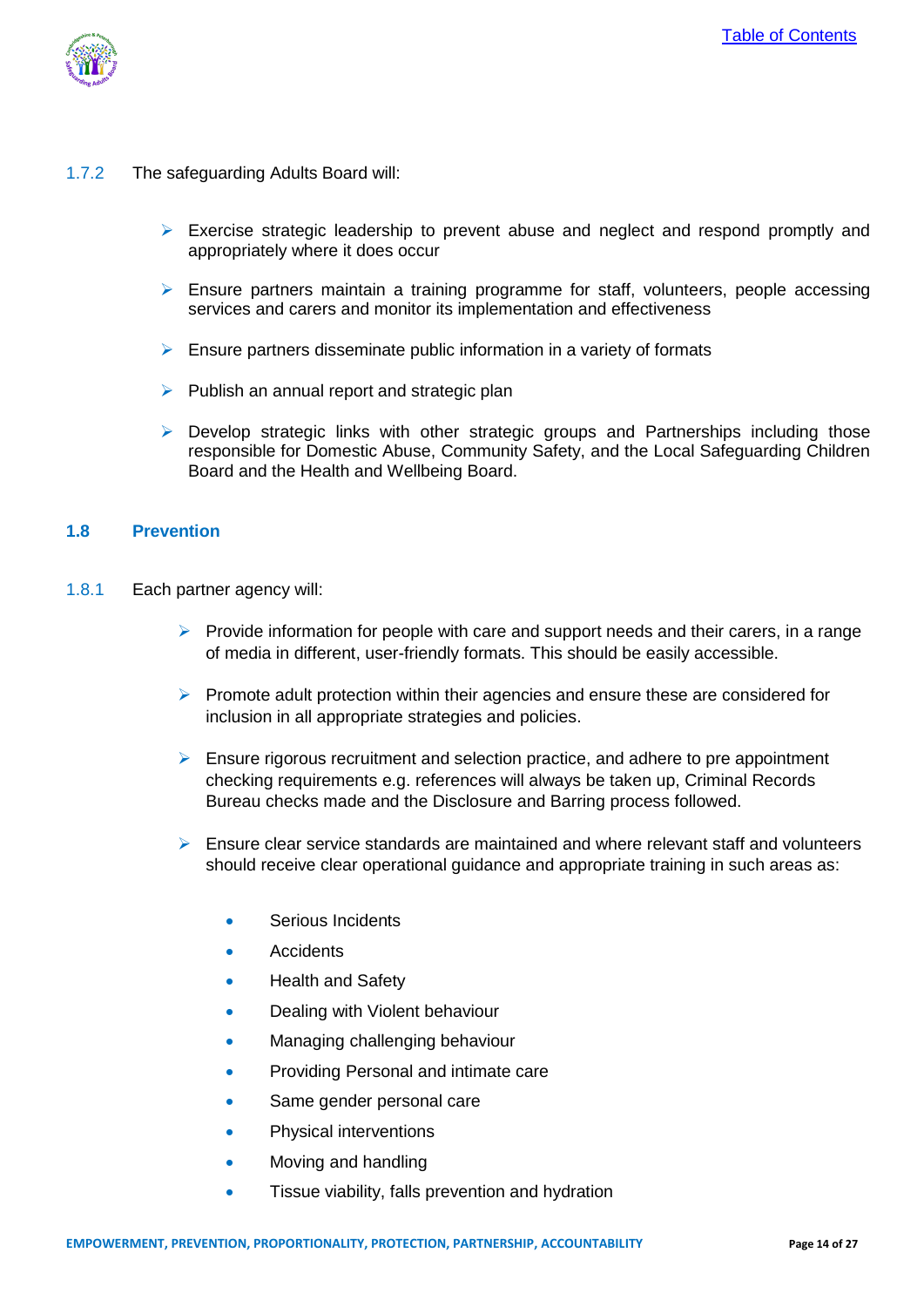

- Risk assessment and management
- Control and administration of medicines
- Involvement with the property and finances of people accessing services
- Approaches to sexuality
- Personal and professional boundaries
- Standards of care for excellence
- Managing or supporting finances
- Managing visitors
- **•** Chaperoning
- 1.8.2 The multi-agency procedures set out the responsibilities of agencies and their staff and volunteers and define the limits of the behaviour of staff and volunteers within the agency. Each agency will:
	- $\triangleright$  Ensure their own arrangements for adult safeguarding fully comply with these procedures
	- $\triangleright$  Publish a whistle-blowing procedure that can be used by staff and volunteers should they wish to raise concerns about colleagues or their managers. Agencies are responsible for ensuring that whistle-blowers who raise genuine concerns are protected.
	- $\triangleright$  Monitor the quantity and quality of adult protection work within their agency and provide monitoring information to the Safeguarding Board.
	- $\triangleright$  Purchasers and Service Providers will use contract monitoring and review arrangements to review best practice and address any difficulties in implementing the Safeguarding Adults Procedures
- 1.8.3 The safeguarding Adults Board will:
	- $\triangleright$  Act as a source of advice and information on adult protection matters, to staff and volunteers within agencies
	- $\triangleright$  Undertake a Safeguarding Adults Review when an adult in its area dies as a result of abuse or neglect, whether known or suspected, and there is concern that partner agencies could have worked more effectively to protect the adult, or
	- $\triangleright$  If an adult has not died, but the Safeguarding Adult Board knows or suspects that the adult has experienced serious abuse or neglect, a Review will be considered.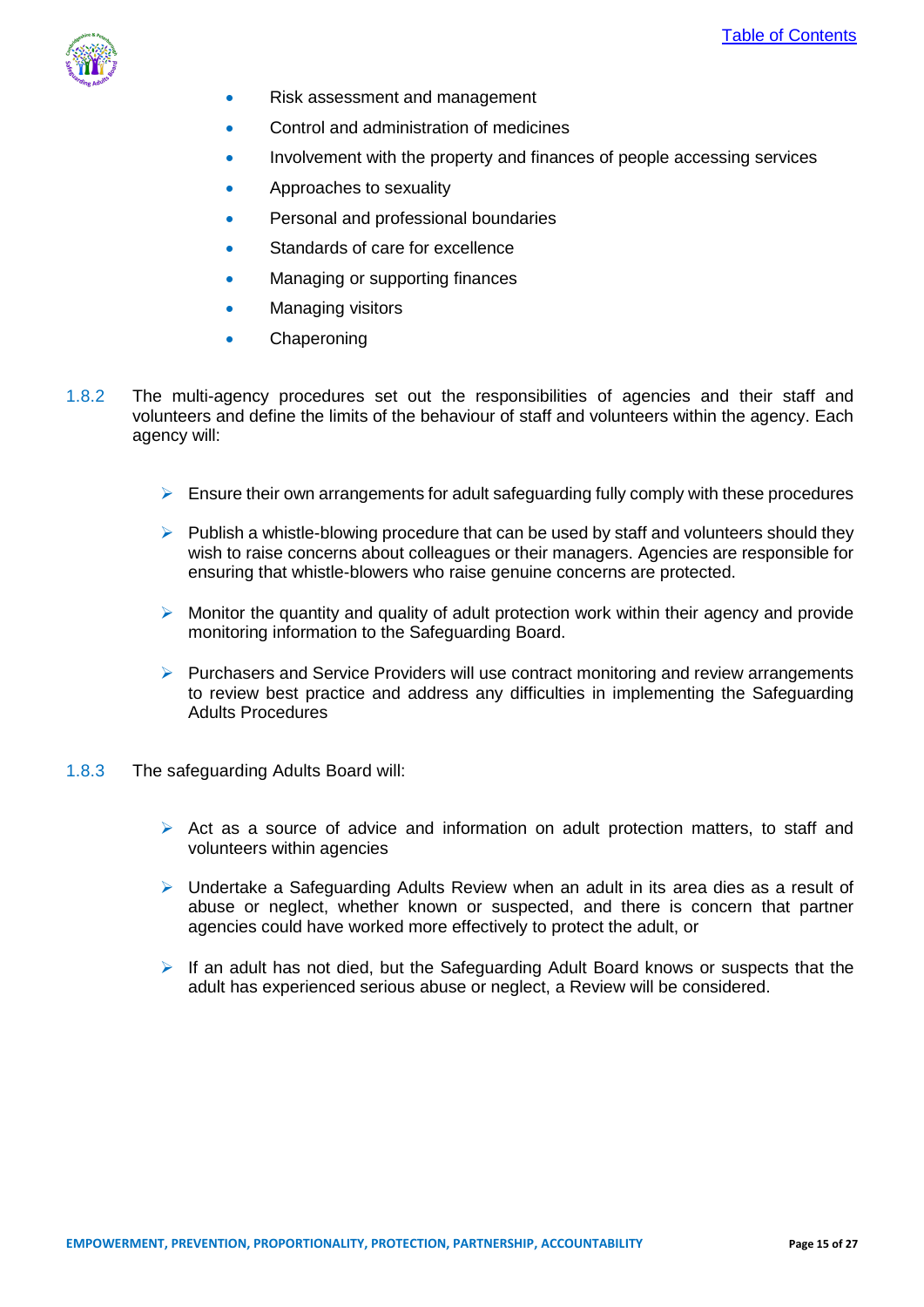



#### <span id="page-15-0"></span>**1.9 Responding to Concerns**

#### 1.9.1 Reach Agency will:

Follow the agreed multi-agency procedures that guide staff and volunteers through the process of recognition of abuse, how to report it, and the possible outcomes of a referral

- $\triangleright$  Have a clear, well publicised policy of zero tolerance of abuse
- $\triangleright$  Be a source of information to signpost any adult who is being abused to appropriate sources of advice and support
- $\triangleright$  Ensure that their safeguarding arrangements are consistent with the multi-agency Safeguarding Adults Procedures. These internal arrangements will guide staff, volunteers, people accessing services and their relatives on how to report concerns without delay within the agency, and the particular responsibilities of staff and volunteers within the agency
- $\triangleright$  Work together in co-ordinated joint enquiries. The Local Authority (or any partner with delegated authority under S75 NHS Act 2006) will take a lead coordinating role in any S42 enquiry. Partner organisations may be required to conduct investigations within their own services as part of this enquiry. Cambridgeshire Constabulary will lead any investigations where there is a criminal offence.
- $\triangleright$  Where a person with care and support needs exercises his/her right to refuse to engage with an enquiry, and has the capacity to do so, agencies will work with the individual to promote ideas for protection and support.
- 1.9.2 The Safeguarding Adults Board will:
	- $\triangleright$  Ensure that effective inter-agency policies and procedures for safeguarding adults are in place and reviewed annually
	- $\triangleright$  Make recommendations for improved practice where necessary.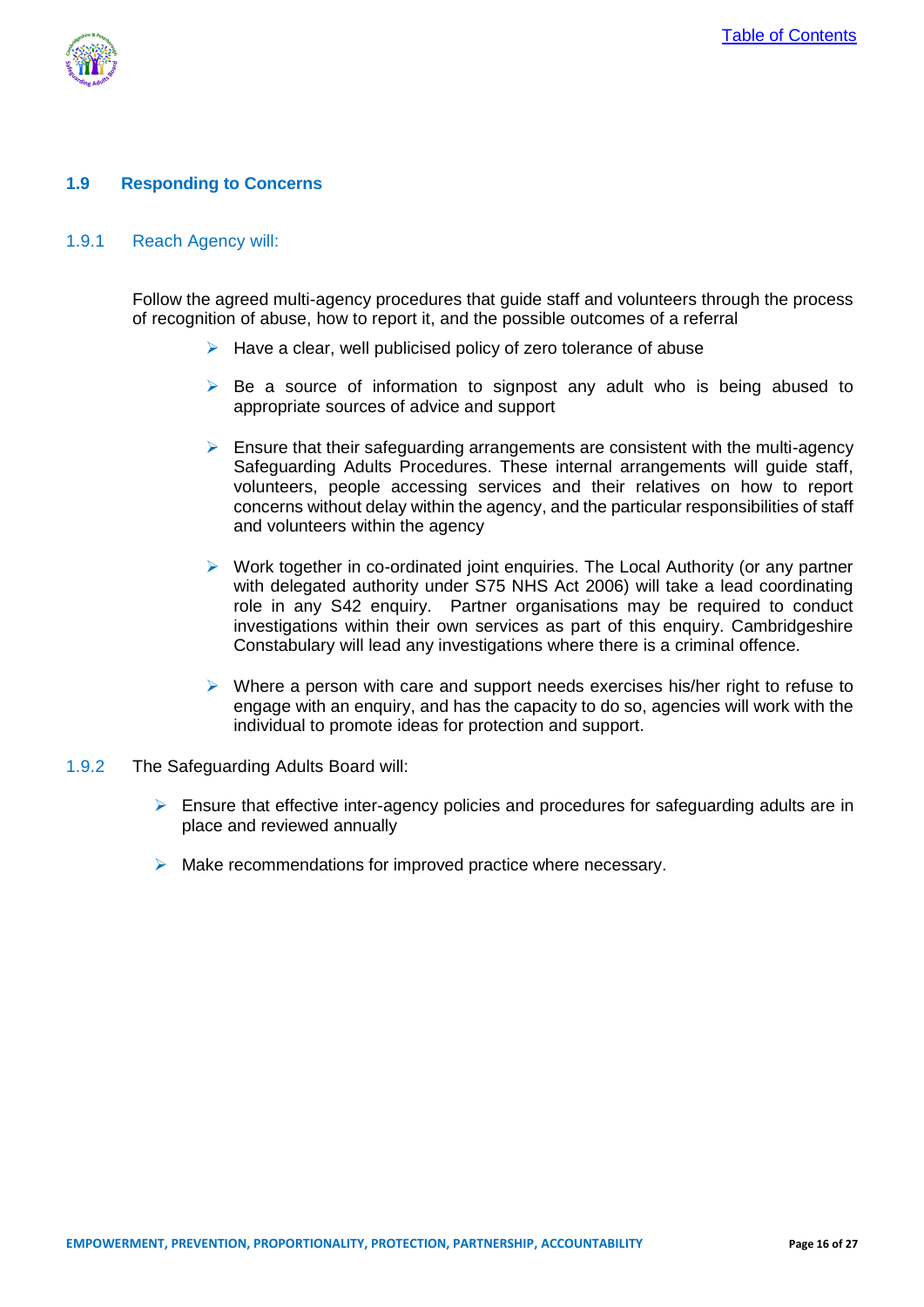

#### <span id="page-16-0"></span>**1.10 Quality Assurance**

- 1.10.1 Each agency will:
	- $\triangleright$  Develop robust quality assurance frameworks underpinning safe and high quality outcomes for people who use their services
	- $\triangleright$  Keep comprehensive records of any work undertaken
	- $\triangleright$  Collate information on what type of abuse is happening, who it is happening to and where it is happening and identify outcomes of safeguarding work
	- $\triangleright$  Undertake and contribute to audits to ensure practice standards are being achieved
	- $\triangleright$  Obtain feedback from people accessing services
	- $\triangleright$  Provide monitoring and audit information to the Safeguarding Adults Board.

This will be scrutinised by the Safeguarding Adult Boards' Quality and Effectiveness Groups.

- 1.10.2 The Safeguarding Boards will:
	- $\triangleright$  Oversee safeguarding activity and information sharing and evaluate the impact and quality of safeguarding work, including monitoring data on the incidence of abuse and the outcomes of enquiries in the geographical area covered by the Board
	- $\triangleright$  Use monitoring and quality assurance information to consider ways to improve inter-agency co-operation and improved outcomes for people
	- $\triangleright$  Monitor the outcomes of safeguarding activity, ensure lessons are learnt and changes in policies, procedures and practice implemented
- 1.10.3 The Safeguarding Adults Board should ensure that relevant partners facilitate access for staff and volunteers to appropriate training on the policy, procedures and professional practices that are in place locally, which reflect their roles and responsibilities in safeguarding adult arrangements. This should include:
	- $\triangleright$  basic mandatory induction training with respect to awareness that abuse can take place and duty to report;
	- $\triangleright$  more detailed awareness training, including training on recognition of abuse and responsibilities with respect to the procedures in their particular agency;
	- $\triangleright$  specialist training for those who will be undertaking enquiries, training for managers; and training for elected members and others e.g. Healthwatch members; and post qualifying or advanced training for those who work with more complex enquiries and responses or who act as their organisation's expert in a particular field, for example in relation to legal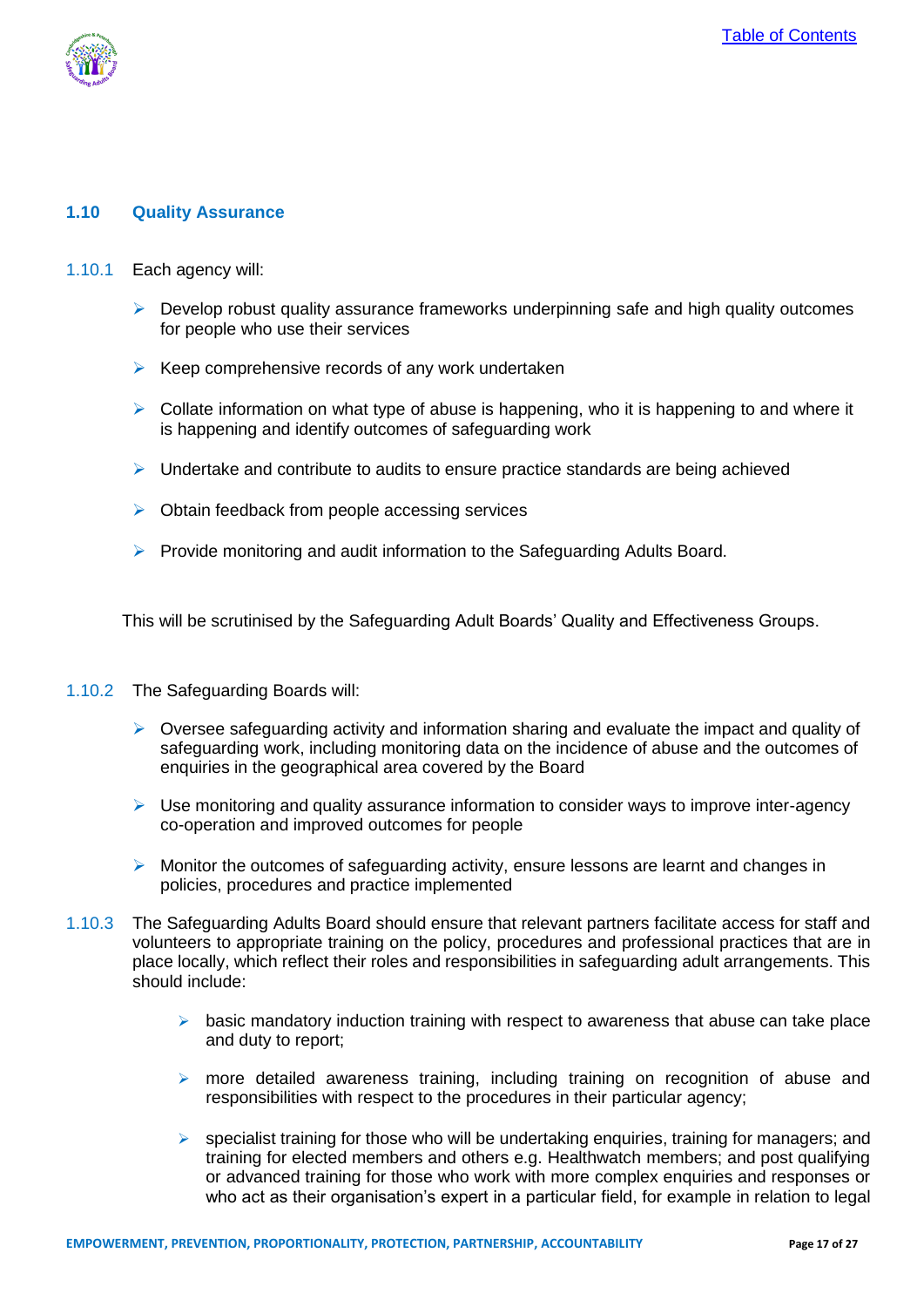

or social work, those who provide medical or nursing advice to the organisation or the Board.

- See http://www.safeguardingcambspeterborough.org.uk/adults-board/information-forprofessionals/adult-safeguarding-training/
- 1.10.4 Training should take place at all levels in an organisation and no staff group should be excluded. Training is a continuing responsibility and should be provided as a rolling programme.

#### <span id="page-17-0"></span>**1.11 Recruitment**

- 1.11.1 Each organisation must have rigorous recruitment practices in place, and the SABs expect appropriate Disclosure and Barring Service (DBS) checks to be carried out to ensure the safety of all those in receipt of health & social care services.
- 1.11.2 There are three levels of a Disclosure and Barring Service (DBS) check. Each contains different information and the eligibility for each check is set out in law. They are:
	- 1) **Standard check**: This allows employers to access the criminal record history of people working, or seeking to work, in certain positions, especially those that involve working with children or adults in specific situations. A standard check discloses details of an individual's convictions, cautions, reprimands and warnings recorded on police systems and includes both 'spent' and 'unspent' convictions.
	- 2) **Enhanced checks:** This discloses the same information provided on a Standard certificate, together with any local police information that the police believe is relevant and ought to be disclosed.
	- 3) **Enhanced with barred list checks:** This check includes the same level of disclosure as the enhanced check, plus a check of the appropriate barred lists. An individual may only be checked against the children's and adults' barred lists if their job falls within the definition of 'regulated activity' with children and/or adults under the Safeguarding Vulnerable Groups Act 2006, as amended by the Protection of Freedoms Act 2012.
	- 4) It should be noted that in 'signing off' or agreeing a personal budget or personal health budget a local authority may add conditions such as a DBS check as part of its risk assessment of safeguarding in specific cases. The local authority may also require personal budget holders using Direct Payments to specify whom they are employing to the local authority.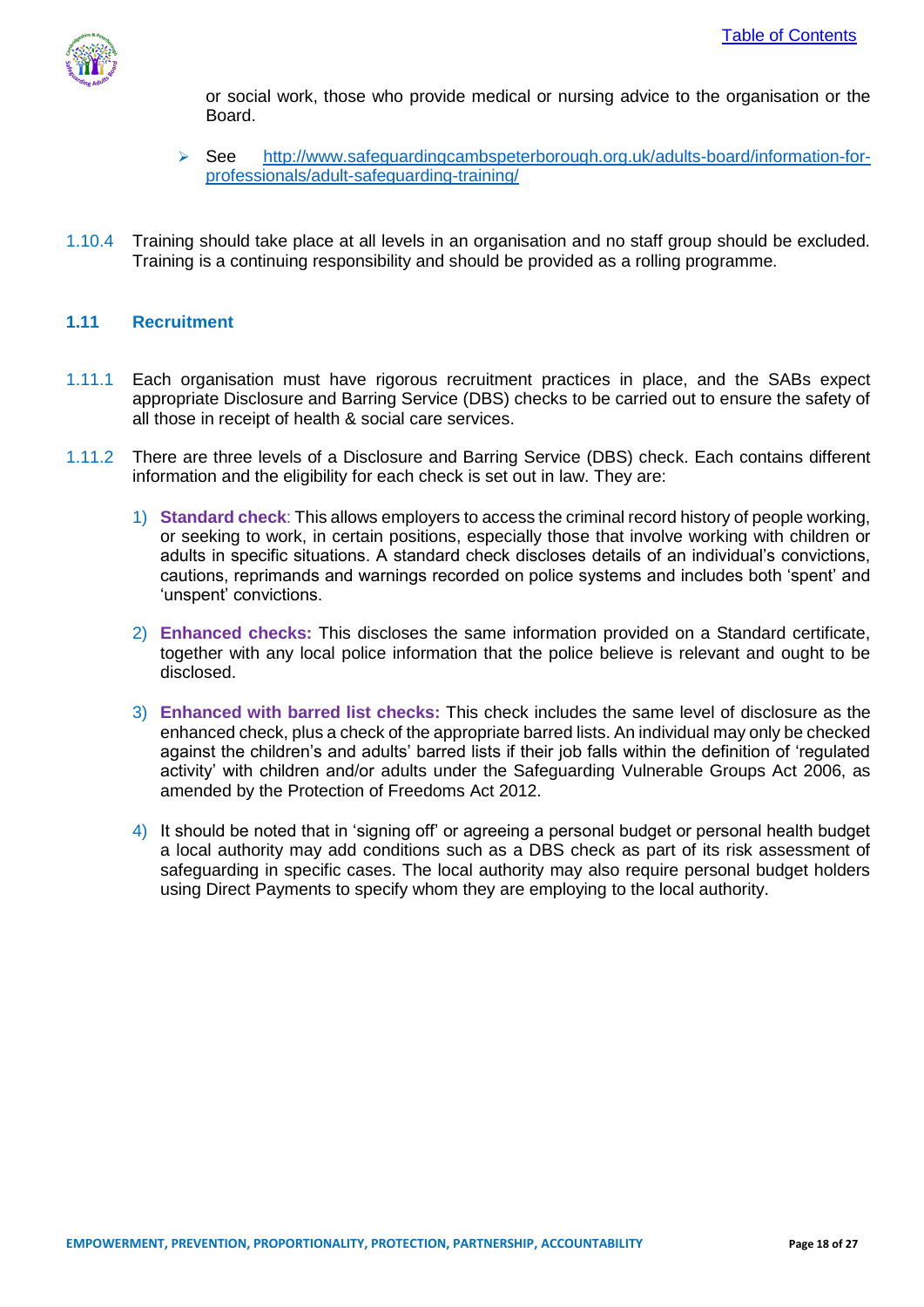

# <span id="page-18-0"></span>**2. DEFINITIONS OF ABUSE & NEGLECT**

#### <span id="page-18-1"></span>**2.1 Safeguarding Criteria**

- 2.1.1 The safeguarding duties apply to an adult who:
	- $\triangleright$  has needs for care and support (whether or not the local authority is meeting any of those needs) and;
	- $\triangleright$  is experiencing, or at risk of, abuse or neglect; and
	- $\triangleright$  as a result of those care and support needs is unable to protect themselves from either the risk of, or the experience of abuse or neglect.
- 2.1.2 The multi-agency procedures are based upon the concept of zero tolerance of abuse of people with care and support needs. Responses to abuse should be proportionate to the situation and the degree of vulnerability is a factor in determining this. The procedures are concerned with people who are unable to protect themselves from significant harm.

#### <span id="page-18-2"></span>**2.2 Types of Abuse**

- 2.2.1 The Care Act guidance lists the following types of abuse
	- $\triangleright$  Physical abuse
	- $\triangleright$  Domestic violence
	- $\triangleright$  Sexual abuse
	- $\triangleright$  Psychological abuse
	- $\triangleright$  Financial or material abuse
	- $\triangleright$  Modern slavery
	- $\triangleright$  Discriminatory abuse
	- $\triangleright$  Organisational abuse
	- $\triangleright$  Neglect and acts of omission
	- $\triangleright$  Self-neglect
- 2.2.2 Further guidance on types of abuse can be found in the SAB Procedures and in the **Care and support statutory guidance <sup>2</sup>**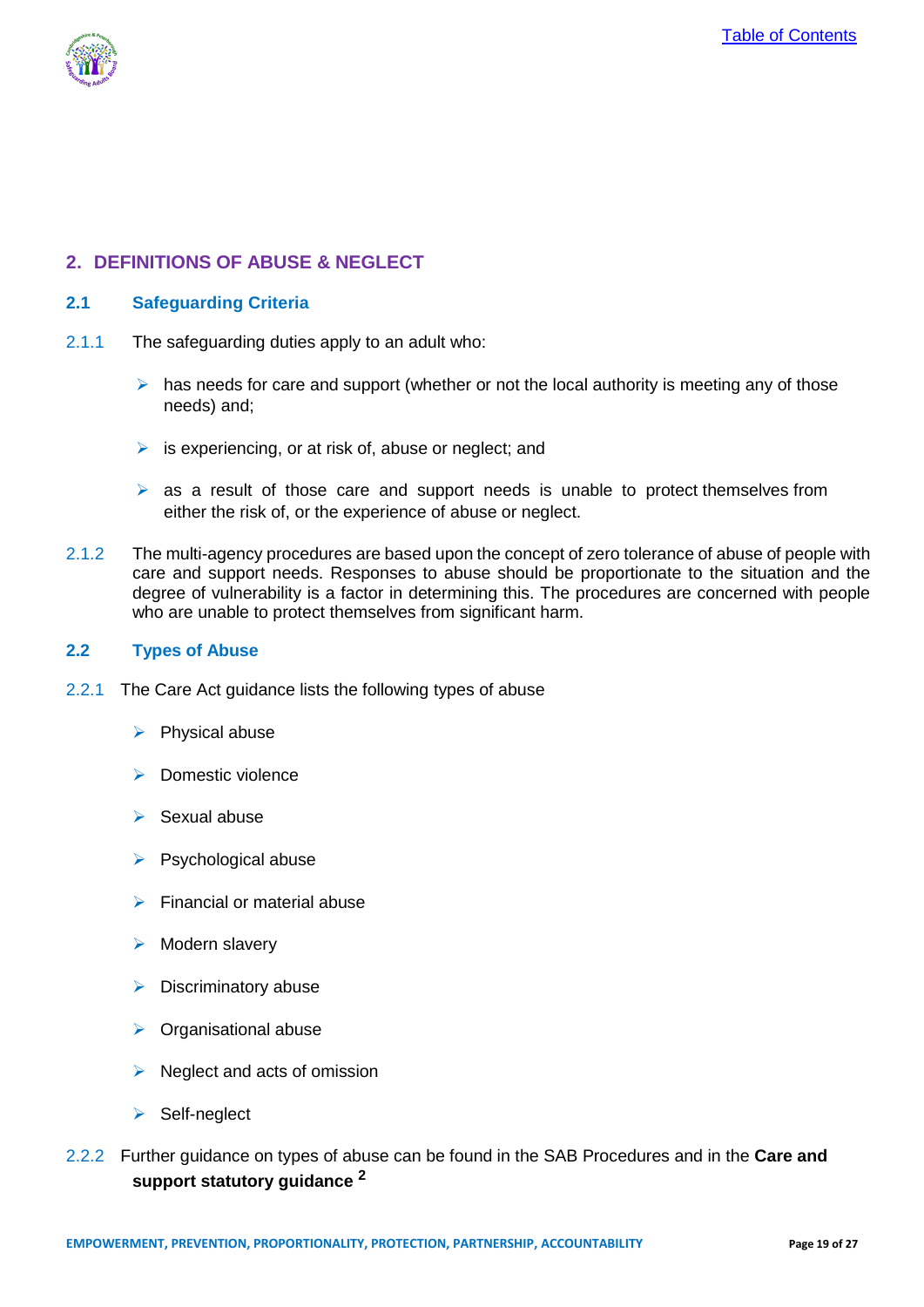

<sup>2</sup> Department of Health publication: last updated 9 December 2016

## <span id="page-19-0"></span>**3. MENTAL CAPACITY**

#### <span id="page-19-1"></span>**3.1 What is Mental Capacity**

Mental capacity is the ability to make a decision. This includes the ability to make a decision that affects daily life such as when to get up, what to wear or whether to go to the doctor when feeling ill – as well as more serious or significant decisions.

It also refers to a person's ability to make a decision that may have legal consequences for them or others. Examples include agreeing to have medical treatment, buying goods or making a will.

The procedures are based on the requirements of the Mental Capacity Act 2005; there is a presumption of mental capacity and on the right of people with care and support needs to make their own choices in relation to safety from abuse, and neglect except where the rights of others would be compromised.

Everyone has a right to follow a course of action that others judge to be unwise or eccentric, including one which may lead to them being abused. Where a person chooses to live with a risk of abuse, the safeguarding plan must, with the adult's consent include access to services that help minimise the risk.

Where a person experiencing abuse lacks capacity on this respect it may be necessary to make a decision in their best interests. The use of an advocate may be advisable (see Advocacy below)

#### <span id="page-19-2"></span>**4. ADVOCACY**

#### <span id="page-19-3"></span>**4.1 Care Act Requirements**

The Care Act requires that each local authority must arrange for an independent advocate to represent and support an adult who is the subject of a safeguarding enquiry or Safeguarding Adult Review where the adult has 'substantial difficulty' in being involved in the process and where there is no other suitable person to represent and support them

The aim of the duty to provide advocacy is to enable people who have substantial difficulty in being involved in these processes to be supported in that involvement as fully as possible, and where necessary to be represented by an advocate who speaks on their behalf.

Advocacy for people who lack capacity can also be arranged concerning the abuse or neglect can also be provided by an Independent Mental Capacity Advocate (IMCA) under the Mental Capacity Act 2005.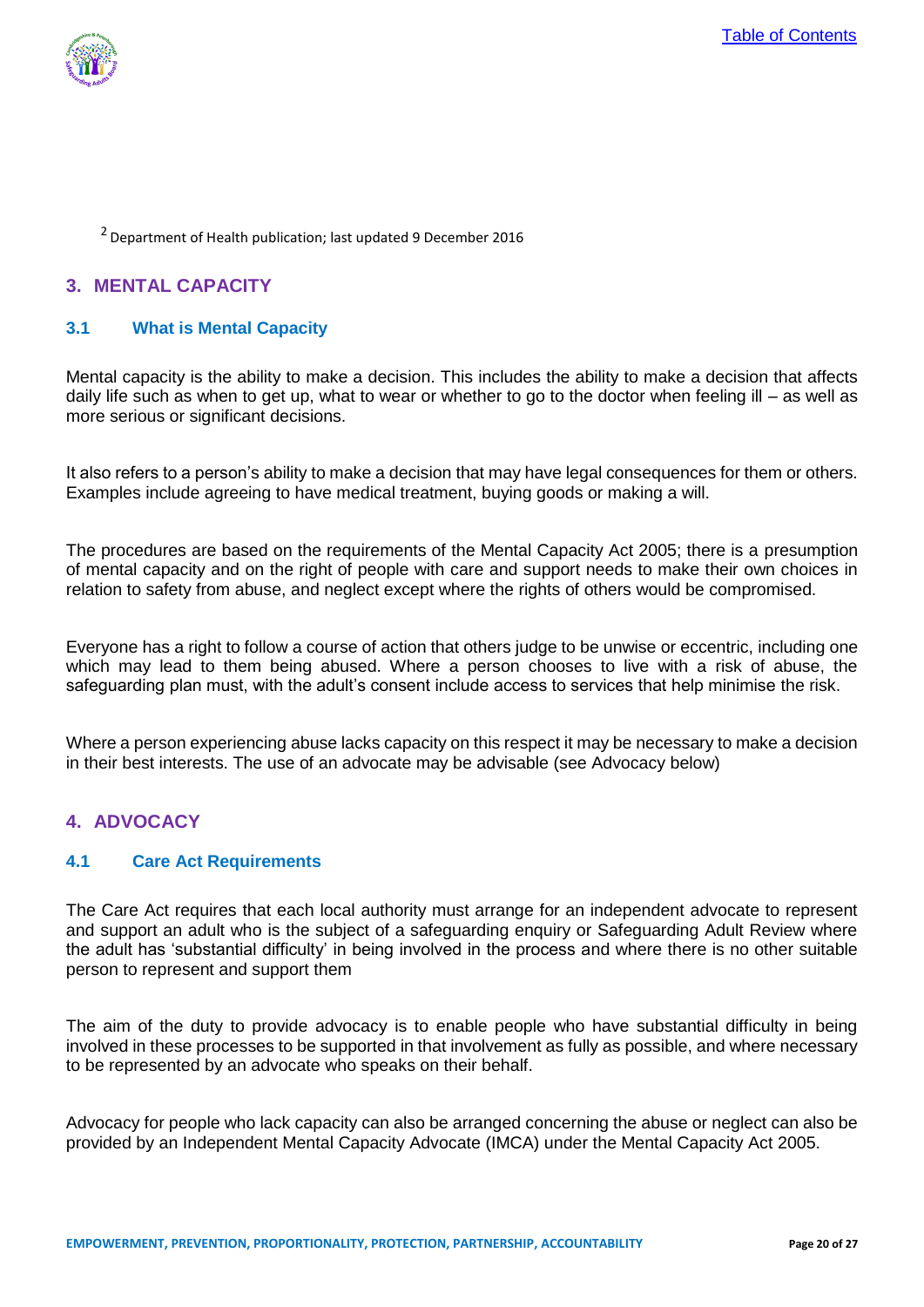

The local authority must take into account any representations made by an advocate ensure that the relevant people who work for the authority are aware of the advocacy service and the authority's duty to provide such services take reasonable steps to assist the advocate in carrying out their role.

# <span id="page-20-0"></span>**5. AGENCIES ROLES & RESPONSIBILITIES**

**5.1** The Care Act 2014 states that local authorities must cooperate with each of their relevant partners, as described in section 6(7) of the Care Act, and those partners must also cooperate with the local authority, in the exercise of their functions relevant to care and support including those to protect adults. Agencies should implement robust risk management processes in order to prevent concerns escalating to a crisis point and requiring intervention under safeguarding adult procedures.

#### <span id="page-20-1"></span>**5.2 Multi-Agency Safeguarding Hub**

The MASH is a collaborative arrangement between the Police, Cambridgeshire County Council, the Fire Service (and Peterborough City Council) and Cambridgeshire & Peterborough NHS Foundation Trust that supports joint working around child protection and safeguarding adults.

The MASH has three sections –Children's Safeguarding, Adult safeguarding and Domestic Abuse.

- 5.2.1 The MASH team's main responsibilities for adult Safeguarding are;
	- $\triangleright$  Triage of adult safeguarding referrals
	- $\triangleright$  Screening-out inappropriate referrals
	- $\triangleright$  Ensuring appropriate immediate action is taken
	- $\triangleright$  Identify the key team or organisation that will carry out any enquiry under S.42 of the Care Act
	- $\triangleright$  Collate and share any relevant information with the key team or organisation undertaking the S.42 enquiry
	- $\triangleright$  Provide advice and support to care teams on safeguarding issues
	- $\triangleright$  Oversee the collection of management information.

#### 5.2.2 The Benefits of a MASH are:

- $\triangleright$  To minimise delays, i.e. work with partners more quickly.
- $\triangleright$  To ensure more transparent decision making for Safeguarding concerns
- $\triangleright$  To improve data quality
- $\triangleright$  To save time for care teams by closing referrals without the need for further enquiry where appropriate.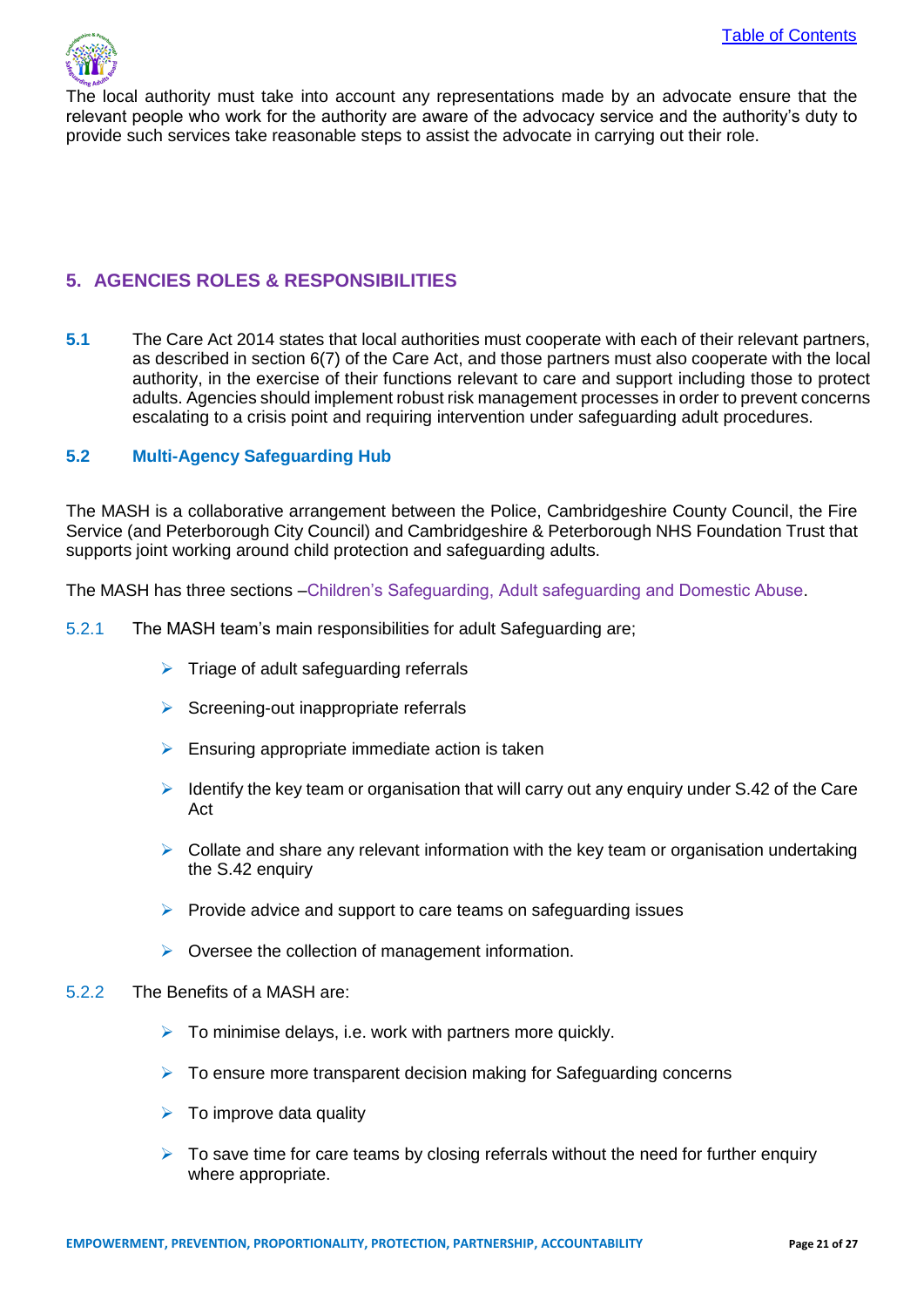The MASH team will determine whether a concern should be escalated to a S42 enquiry, and if so which team or organisation will be responsible for undertaking this. The MASH will advise on any further action required to protect the person/people and/or support them in their recovery, including agreeing and monitoring action plans agreed with relevant parties.

#### <span id="page-21-0"></span>**5.3 Local Authority**

- 5.3.1 The local authority has responsibility for the oversight of safeguarding enquiries including:
	- $\triangleright$  receiving safeguarding concerns
	- $\triangleright$  collecting initial information on the concern
	- $\triangleright$  determining whether a S.42 safeguarding enquiry or alternative other action is required
	- $\triangleright$  referring concerns to staff or other agency staff for enquiry
	- $\triangleright$  providing advice, guidance, direction and monitoring during the enquiry phase
	- $\triangleright$  ensuring that enquiries are completed within the required timeframes and to the required standards
	- $\triangleright$  ensuring that the objectives of the enquiry are achieved including effective risk assessment, protection plans and reviews
	- $\blacktriangleright$  auditing of safeguarding activity
- 5.3.2 Where criminal activity is suspected the police will usually lead on the enquiry and this will be determined and recorded in discussion with the adult safeguarding team.
- 5.3.3 As commissioners of services, Adult Social Care departments must ensure that all documents such as service specifications, invitations to tender and service contracts reflect the Safeguarding Adults agenda - including the prevention of abuse and compliance with the multiagency policy and procedures, and also specify how they expect the service provider to meet the requirements of the policy.
- 5.3.4 Safeguarding Adults procedures must be included in the monitoring arrangements for contracts. The Contract Manager / worker responsible for the contract may be required to attend any strategy or planning meetings concerning a contracted provider by the investigating officer and to contribute to the plans for protection and monitoring arrangements.

#### <span id="page-21-1"></span>**5.4 Cambridgeshire Constabulary**

- 5.4.1 It is the responsibility of the Police to investigate criminal activity and gather and preserve evidence that may assist in criminal prosecution.
- 5.4.2 The Public Protection Unit of Cambridgeshire Constabulary will work collaboratively with the Adult Safeguarding staff to ensure that people with care and support needs are protected.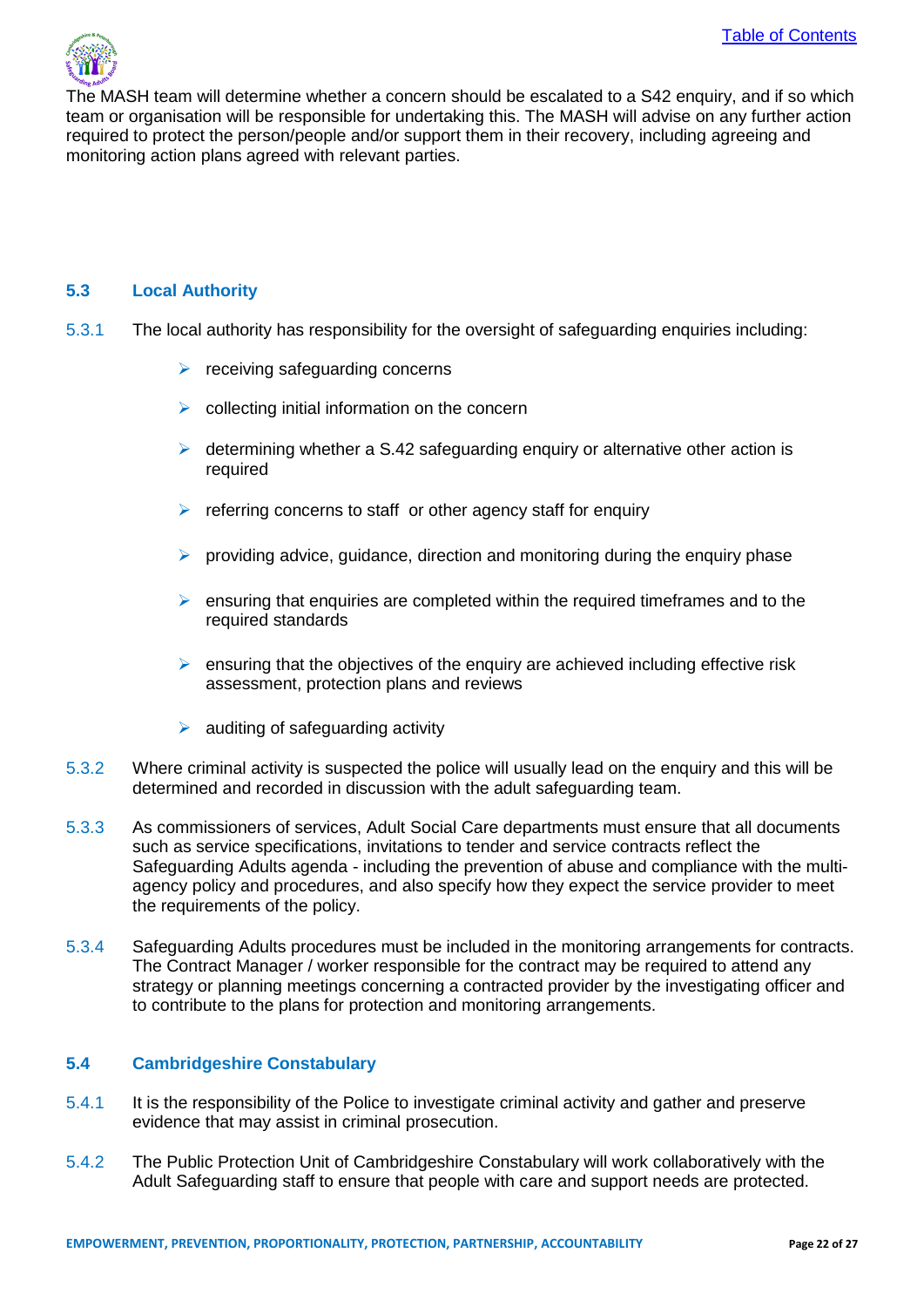

- The MASH staff will refer all matters to the police where they believe there to be any possibility of criminal action or matters which may require police action, subject to the consent of the adult at risk if appropriate.
- 5.4.4 Where there is a possibility of a criminal offence the Police will act as the lead agency in the enquiry. Where the police are leading an enquiry, all actions, other than urgent care, medical attention and protection, require consultation with the Police prior to taking place. Police decisions will be communicated to the local authority investigating officer.
- 5.4.5 Should the Police independently take emergency action to protect a person with care and support needs, they will inform the Local Authority MASH staff of the action as quickly as possible.
- 5.4.6 Cambridgeshire Constabulary will notify the MASH staff of any concerns which come to their attention, not only in the discharge of the functions of the Public Protection Unit, but also in their community safety, neighbourhood policing and general police roles.

#### <span id="page-22-0"></span>**5.5 Cambridgeshire & Peterborough Clinical Commissioning Group**

- 5.5.1 The National Health Service has the role of meeting the health needs of people with care and support needs, including those who need to be treated as result of abuse, or neglect. All Health staff including doctors, nurses, occupational therapists, physiotherapists, pharmacy staff, other professionals and non-clinical staff working in the community or in hospitals need to be aware of risk factors and indicators of abuse. Specialist services may have a further role in undertaking or contributing to assessment and interventions.
- 5.5.2 Each clinical area must have access to the local multi-agency procedures for Adult Safeguarding which will assist the teams to identify and respond to concerns
- 5.5.3 As commissioners of services, Cambridgeshire & Peterborough Clinical Commissioning Group must ensure that all documents such as service specifications, invitations to tender and service contracts reflect the Safeguarding Adults agenda, along with national guidance and legislation. This includes the prevention of abuse and compliance with the multi-agency procedures, and also specifies how they expect the service provider to meet the requirements of the policy.
- 5.5.4 Safeguarding Adults procedures must be included in the monitoring arrangements for contracts. The commissioner / worker responsible for the contract may be required to attend any strategy or planning meetings concerning a contracted provider by the investigating officer, and to contribute to the plans for protection and monitoring arrangements. Contract management staff will not lead on enquiries.
- 5.5.5 Where any investigation is required from health partners in relation to a safeguarding adult concern in primary care, including Safeguarding Adult Review, the Safeguarding Adult Board should contact the CCG Designated Safeguarding Nurse to notify of the case. A discussion should take place between the CCG safeguarding lead and NHS England to determine who will take the lead on the investigation with regards to any chronology, IMR, case review etc. The Safeguarding Adult Board will be advised of which agency will then lead the health element of the investigation / case review.
- 5.5.6 Where any performance concerns are identified within primary care through the process of a safeguarding review, CPCCG will notify NHS England of these to manage accordingly.
- 5.5.7 Cambridgeshire & Peterborough Clinical Commissioning Group has contractual agreements with the provider services it commissions and has the responsibility to monitor providers against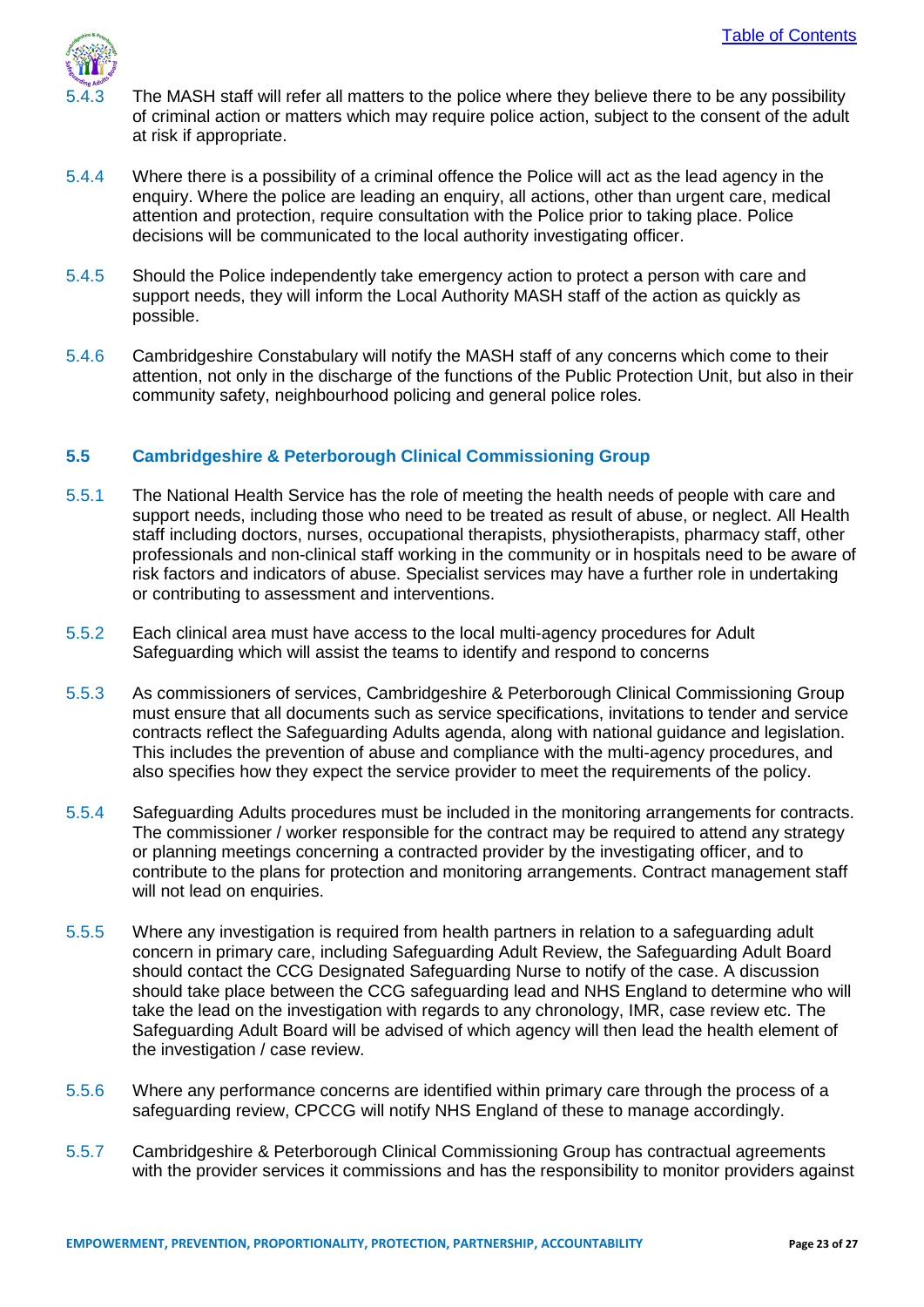

the terms of the contract to ensure that people are receiving high quality services. The quality monitoring process is via a Quality Schedule.

- 5.5.8 NHS contracts include specific requirements for providers of healthcare, whether NHS or independent, to have in place appropriate clinical governance to ensure that the services they provide are safe and appropriate. A Contract Specification for safeguarding is in all main NHS provider contracts which details data requirements and specific areas of monitoring in relation to safeguarding including the experience of people accessing services and issues identified from analysis of complaints and other quality information.
- 5.5.9 Monthly monitoring of contract performance, including quality aspects of performance will highlight any concerns about the robustness of provider to deliver safe care. Governance arrangements include quarterly performance reporting to Cambridgeshire Clinical Commissioning Group and formal concerning to adverse events.

## <span id="page-23-0"></span>**6. SERIOUS INCIDENTS IN THE NHS REQUIRING INVESTIGATION**

- **6.1** A Serious Incident requiring investigation is defined as an incident that occurred in relation to NHS-funded services and care resulting in one of the following:
	- 1) Unexpected or avoidable death of one or more patients, staff, visitors or members of the public;
	- 2) Serious harm to one or more patients, staff, visitors or members of the public or where the outcome requires life-saving intervention, major surgical/medical intervention, permanent harm or will shorten life
	- 3) expectancy or result in prolonged pain or psychological harm
	- 4) A scenario that prevents or threatens to prevent a provider organisation's ability to continue to deliver healthcare services,
	- 5) Adverse media coverage or public concern about the organisation or the wider NHS;
	- 6) One of the core set of 'Never Events' as updated on an annual basis
- **6.2** [The Serious Incident Framework Guidance](https://www.england.nhs.uk/wp-content/uploads/2015/04/serious-incidnt-framwrk-upd.pdf) March 2017 is a revised framework that explains the responsibilities and actions for dealing with Serious Incidents and the tools available. It outlines the process and procedures to ensure that Serious Incidents are identified correctly, investigated thoroughly and, most importantly, learned from to prevent the likelihood of similar incidents happening again.
- **6.3** Each NHS Trust is responsible for designating an Executive Director to maintain communication between their own board and the Safeguarding Boards for their area and for operating procedures to ensure that incidents and/or individuals are referred to the Safeguarding Boards, the Disclosure and Barring service and professional bodies where appropriate.
- **6.4** Under this framework, NHS organisations are required to have a local policy which meets the requirement of the local Safeguarding Adults Board for incident reporting and management. This policy must clearly set out how serious incidents will be identified and reported by staff and managed within the organisation and identify a lead officer to ensure that local safeguarding procedures are followed. The guidance emphasises that local safeguarding procedures for adults and children must also be followed and safeguarding concerns made whenever appropriate.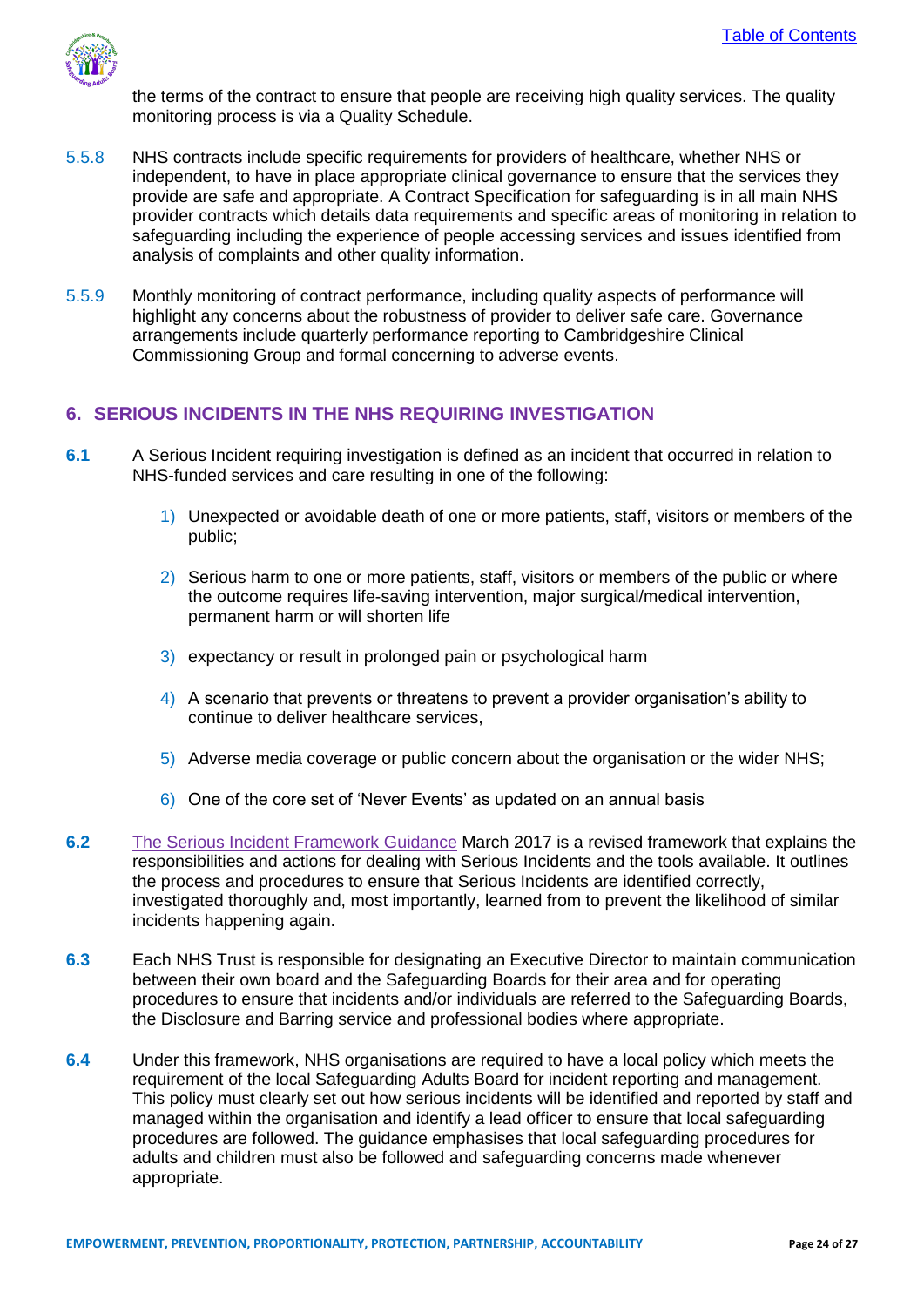

# <span id="page-24-0"></span>**7. MULTI-AGENCY PUBLIC PROTECTION ARRANGEMENTS (MAPPA)**

The Police, Probation and Prison services, in partnership with other agencies having a duty to cooperate, have the role of assessing and planning the management of risk posed by sexual offenders, serious violent offenders and other dangerous offenders. These categories include those whose victims are people with care and support needs.

#### <span id="page-24-1"></span>**8. PEOPLE WHO ARE RESPONSIBLE FOR EMPLOYING THEIR OWN CARERS**

- **8.1** A person in receipt of direct payments must receive a comprehensive needs assessment by the Local Authority and be assessed as being able to take on the responsibilities of becoming an employer.
- **8.2** People in receipt of direct payments must be provided with information about where they can raise any concerns of abuse.
- **8.3** There are many people who choose to fund their own support services without the direct assistance from the statutory services.

#### <span id="page-24-2"></span>**9. USEFUL WEBSITES & PUBLICATIONS**

- **9.1** In addition to the Safeguarding Adults Board's own web page which is hosted at: [www.safeguardingcambspeterborough.org.uk](http://www.safeguardingcambspeterborough.org.uk/) the following organisations provide useful information about protecting people with care and support needs from abuse. The list is by no means comprehensive.
- **9.2 Action on Elder Abuse**  A leading voluntary organisation focussing on the abuse of older people. [www.elderabuse.org.uk](file:///C:/Users/AAK558/Downloads/www.elderabuse.org.uk)
- **9.3 Age UK**–(formerly Age Concern England and Help the Aged) Offers information and advice, on a wide range of issues. Local groups are listed in the telephone directory under Age Concern. Some offer advocacy services. [www.ageuk.org.uk](file:///C:/Users/AAK558/Downloads/www.ageuk.org.uk)
- **9.4 Ann Craft Trust**  A national organisation working with staff in the statutory, independent and voluntary sectors in the interests of people with learning disabilities who may be at risk from abuse. [www.anncrafttrust.org](http://www.anncrafttrust.org/)
- **9.5 The British Institute of Human Rights**  is an independent charity based in London which raises awareness and understanding about the importance of human rights. It works for some of the most disadvantaged and vulnerable communities in the UK, seeking to ensure that the principles of equality, dignity and respect are incorporated into practice and policy at all levels of public service. [www.bihr.org.uk](file:///C:/Users/AAK558/Downloads/www.bihr.org.uk)
- **9.6 The Disclosure and Barring Service**  <https://www.gov.uk/government/organisations/disclosure-and-barring-service>
- **9.7 Cambridgeshire and Peterborough Domestic Abuse Partnership comprising the main** statutory and voluntary agencies that provide services in relation to domestic abuse in Cambridgeshire & Peterborough. The Partnership actively implements the Peterborough Domestic Abuse Strategy and Action Plan and its website has local advice, resources and contacts at<http://www.cambsdasv.org.uk/website.>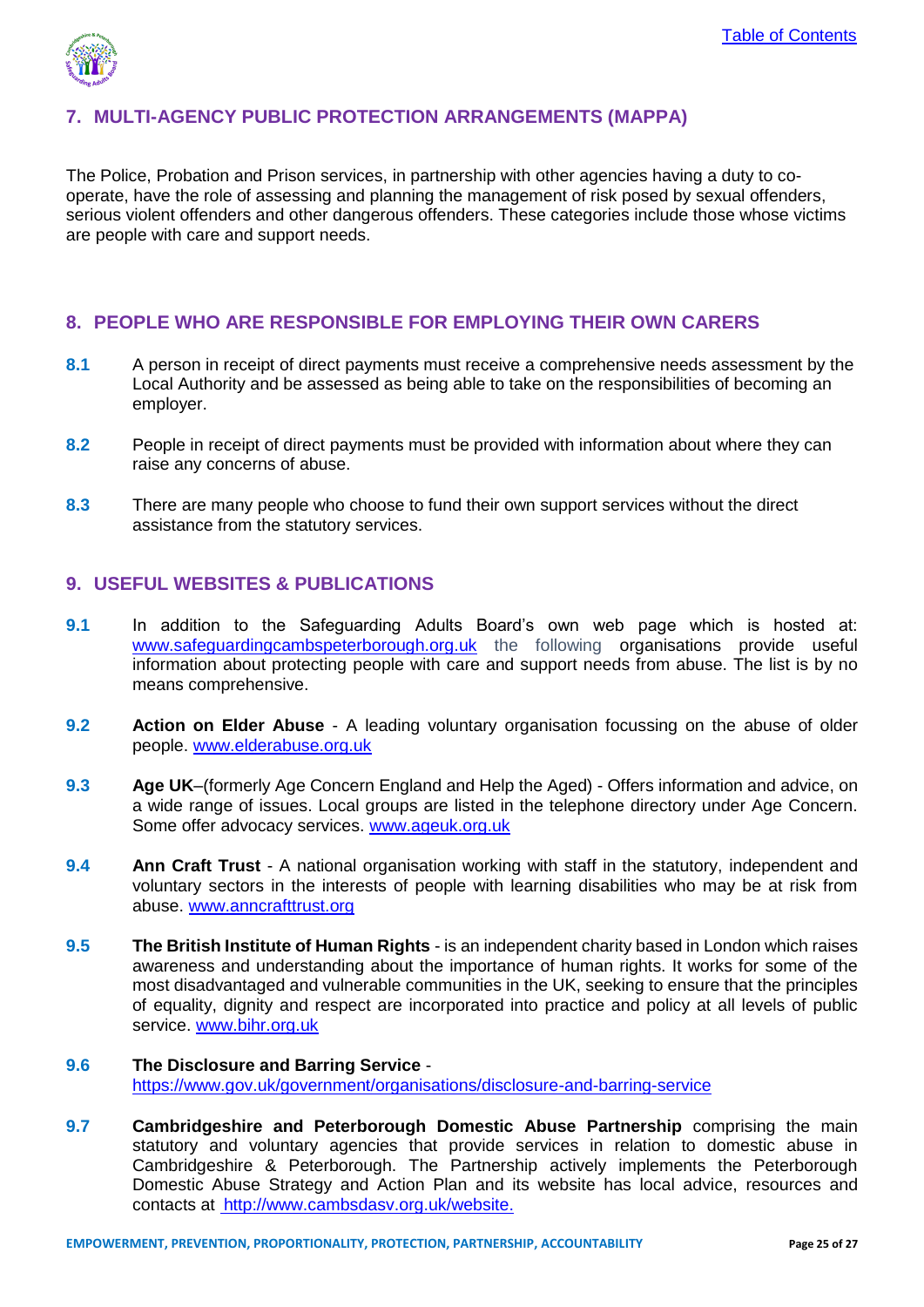

- **9.8 MENCAP**  A leading learning disability charity working with people with a learning disability and their families and carers. [www.mencap.org.uk](file:///C:/Users/AAK558/Downloads/www.mencap.org.uk)
- **9.9 MIND** A charity which helps people take control of their mental health by providing information and advice, and campaigning to promote and protect good mental health for everyon[ewww.mind.org.uk](file:///C:/Users/AAK558/Downloads/www.mind.org.uk)
- **9.10 Modern Slavery** Government information website including helpline [https://modernslavery.co.uk](https://modernslavery.co.uk/)
- **9.11 Practitioner Alliance Against the Abuse of Vulnerable Adults (PAVA)**  PAVA organises a network of Adult Protection staff throughout the UK. [www.pavauk.org.uk](http://www.pavauk.org.uk/)
- **9.12 Public Concern at Work**  is the leading authority on public interest whistle blowing. They focus on the responsibility of workers to raise concerns about malpractice, and the responsibility of those in charge to investigate and remedy such issues. [www.pcaw.org.uk](file:///C:/Users/AAK558/Downloads/www.pcaw.org.uk)
- **9.13 Stop Hate UK**  a national charity that provides independent and confidential support to people affected by Hate Crime. [www.stophateuk.org](file:///C:/Users/AAK558/Downloads/www.stophateuk.org)
- **9.14 Victim Support**  Is the independent charity that helps people to cope with the effects of crime. It provides free and confidential support and information to help people deal with their experiences. [www.victimsupport.org.uk](file:///C:/Users/AAK558/Downloads/www.victimsupport.org.uk)
- **9.15 Women's Aid**  A national domestic abuse charity; also runs a domestic abuse helpline. [www.womensaid.org.uk](file:///C:/Users/AAK558/Downloads/www.womensaid.org.uk)
- **9.16 Social Care Institute for Excellence** Guidance on Safeguarding <http://www.scie.org.uk/adults/safeguarding/index.asp>
- **9.17 Whistle Blowing** <https://www.gov.uk/whistleblowing>
- **9.18 Publications**
- 9.18.1 Care and Support Statutory Guidance issued under the Care Act 2014 https://www.gov.uk/government/uploads/system/uploads/attachment\_data/\_file /315993/Care-[Act-Guidance.pdf](https://www.gov.uk/government/uploads/system/uploads/attachment_data/%20file%20/315993/Care-Act-Guidance.pdf)
- 9.18.2 Making Safeguarding Personal (MSP) is a sector led initiative which aims to develop an outcomes focus to safeguarding work, and a range of responses to support people to improve or resolve their circumstances. It is about engaging with people about the outcomes they want at the beginning and middle of working with them, and then ascertaining the extent to which those outcomes were realised at the end. The work is supported by LGA with the Association of Directors of Adult Social Care and other national partners. The programme reports to the Towards Excellence in Adult Social Care Programme Board. [http://www.local.gov.uk/web/guest/adult](http://www.local.gov.uk/web/guest/adult-social-care/-/journal_content/56/10180/6074789/ARTICLE)[social-care/-/journal\\_content/56/10180/6074789/ARTICLE](http://www.local.gov.uk/web/guest/adult-social-care/-/journal_content/56/10180/6074789/ARTICLE)
- 9.18.3 Research in Practice for Adults Practice Tool Working with Outcomes <https://www.ripfa.org.uk/>
- 9.18.4 Statement of Government Policy on Adult Safeguarding, Department of Health May 2013 [https://www.gov.uk/government/uploads/system/uploads/attachment\\_data/](https://www.gov.uk/government/uploads/system/uploads/attachment_data/%20file/197402/Statement_of_Gov_Policy.pdf)  [file/197402/Statement\\_of\\_Gov\\_Policy.pdf](https://www.gov.uk/government/uploads/system/uploads/attachment_data/%20file/197402/Statement_of_Gov_Policy.pdf)